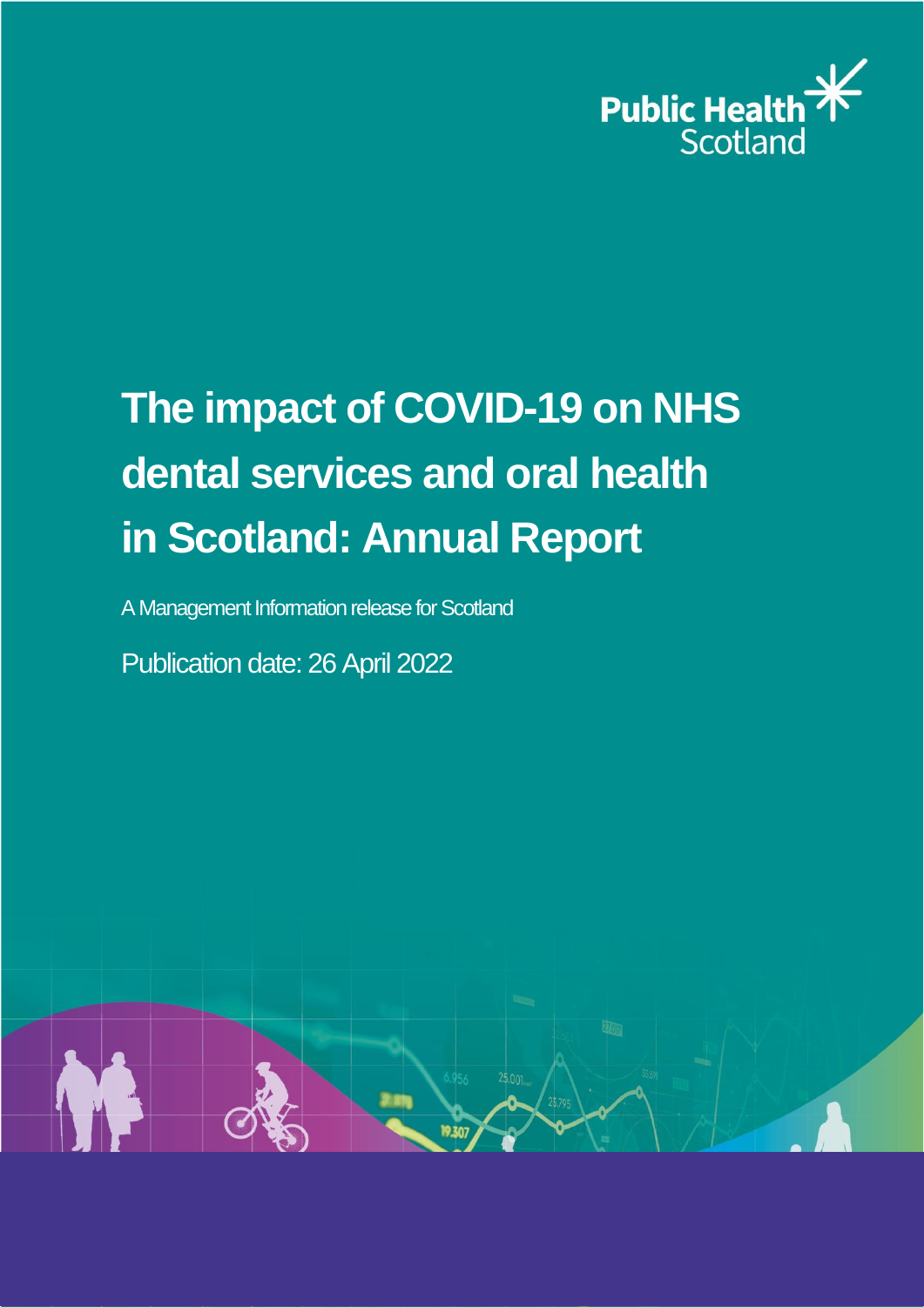

Translations and other formats are available on request at:



Public Health Scotland is Scotland's national agency for improving and protecting the health and wellbeing of Scotland's people.

© Public Health Scotland 2022

This publication is licensed for re-use under the **[Open Government Licence v3.0](http://www.nationalarchives.gov.uk/doc/open-government-licence/)**.

For more information, visit **[www.publichealthscotland.scot/ogl](http://www.publichealthscotland.scot/ogl)**

# **[www.publichealthscotland.scot](http://www.publichealthscotland.scot/)**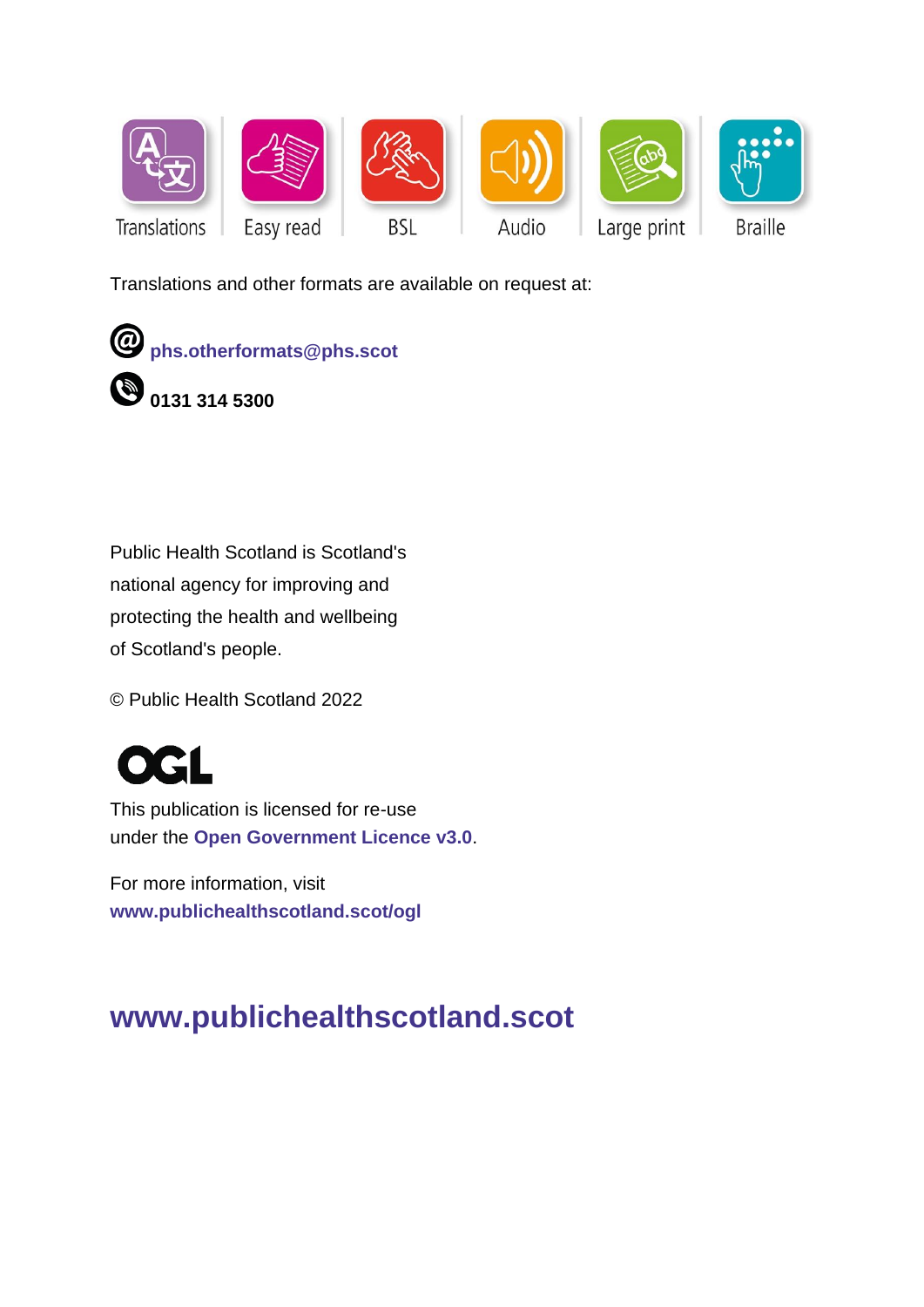# **This is a Management Information publication**

Published management information are non-official statistics which may be in the process of being transitioned into official statistics. They may not comply with the UK Statistics Authority's Code of Practice with regard to high data quality or high public value but there is a public interest or a specific interest by a specialist user group in accessing these statistics as there are no associated official statistics available.

Users should therefore be aware of the aspects of data quality and caveats surrounding these data, all of which are listed in this document.

Find out more about Management Information on the **[UK Statistics Authority](https://code.statisticsauthority.gov.uk/glossary/#management-information)  [website](https://code.statisticsauthority.gov.uk/glossary/#management-information)**.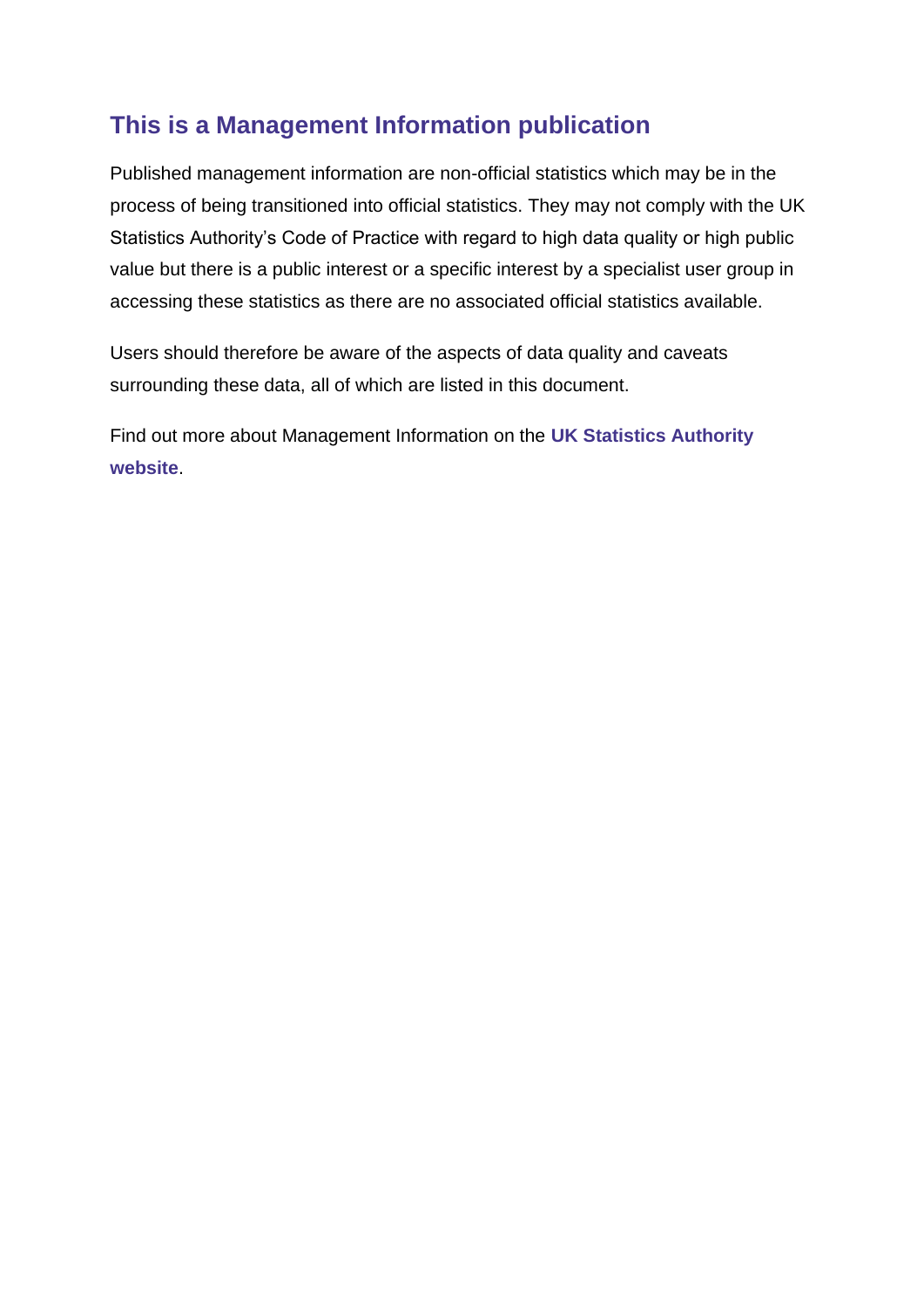# **Contents**

| Introduction                                      | 4              |
|---------------------------------------------------|----------------|
| Main points                                       | 6              |
| Results and commentary                            | $\overline{7}$ |
| Inequalities in access to NHS primary dental care | $\overline{7}$ |
| <b>General Dental Service</b>                     | 10             |
| <b>Public Dental Service</b>                      | 19             |
| <b>Hospital Dental Service</b>                    | 25             |
| Out of Hours - NHS24 Dental Calls                 | 27             |
| Oral Health Improvement Programmes                | 28             |
| Glossary                                          | 32             |
| References                                        | 34             |
| Acknowledgements                                  | 37             |
| Contact                                           | 38             |
| <b>Further information</b>                        | 38             |
| Rate this publication                             |                |
| Appendices                                        | 39             |
| Appendix 1 - Methodology                          | 39             |
| Appendix 2 - Population Estimates                 | 40             |
| Appendix 3 - Publication metadata                 | 41             |
| Appendix 4 - Early access details                 | 44             |
| Appendix 5 - PHS and Official Statistics          | 45             |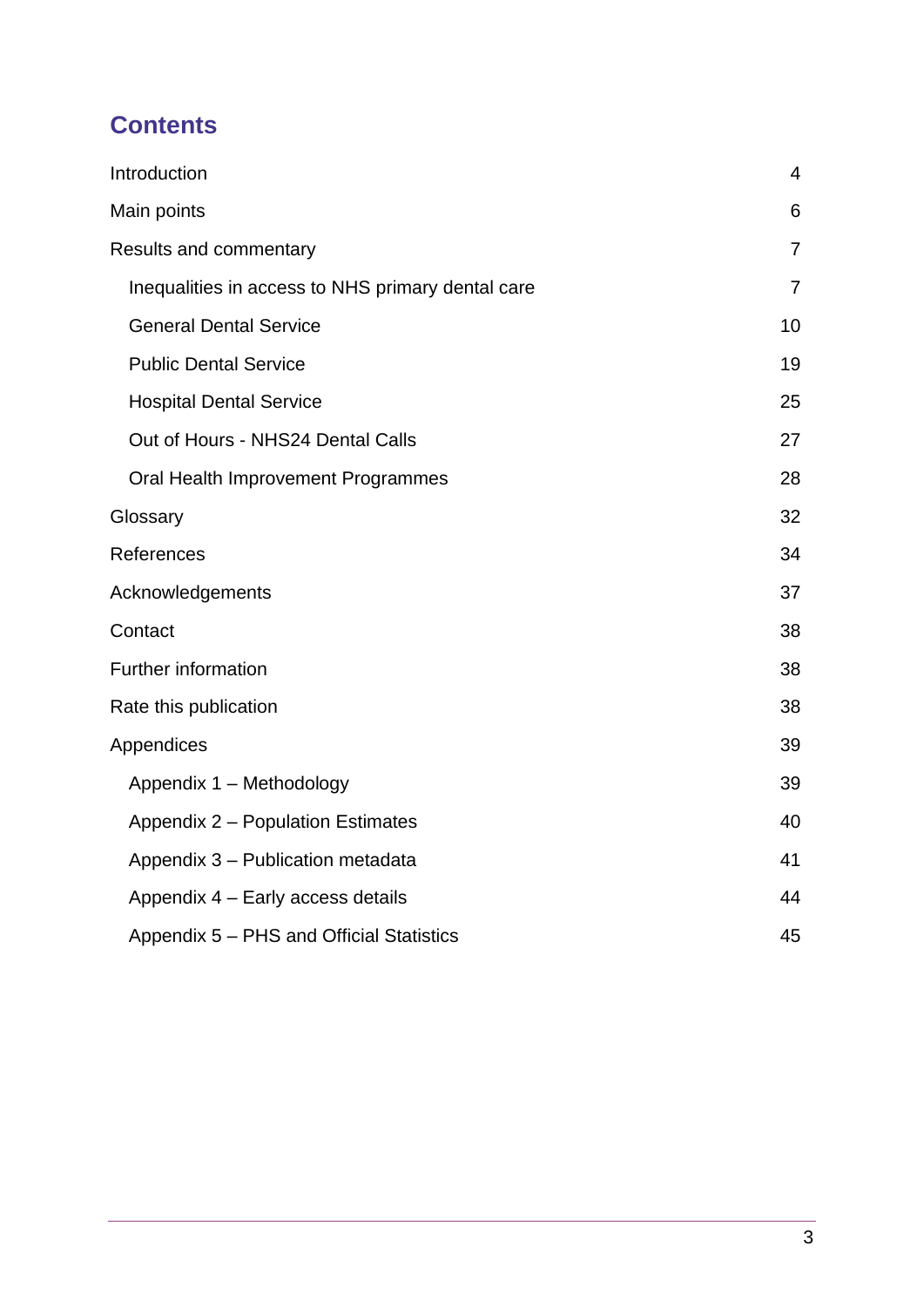# <span id="page-4-0"></span>**Introduction**

The timeline of the COVID-19 pandemic in Scotland is well documented<sup>1</sup>. For the context of this report, key points are summarised here. The World Health Organization declared the SARS-CoV-2 virus outbreak a public health emergency of international concern on 30 January 2020, and a pandemic on 11 March 2020<sup>2</sup>. On 17 March 2020 the NHS in Scotland was placed on an "emergency footing", and on 23 March 2020 a UK-wide national lockdown was announced.

In Scotland, the first national lockdown ended on 28 May 2020, moving to phased level restrictions based on the rate of infection in each of the areas in Scotland. With the infection rate rising again towards the end of 2020, restrictions were increased and tightened around the festive period then on 5 January 2021 mainland Scotland went into a second lockdown. The vaccination programme roll-out commenced in Scotland on 25 January 2021. Easing of restrictions began with the phasing of children returning to schools and nurseries from 22 February 2021 and lifting of stay at home restrictions from 2 April 2021.

Most restrictions were lifted from the whole of Scotland on 19 July 2021 and by 9 August 2021 only some protective measures were in place (such as the use of face coverings, Test and Protect system and two metre physical distancing in healthcare settings). Community transmission of the Omicron variant in Scotland was confirmed on 3 December 2021. Further guidance on reducing social interactions was introduced from 14 December 2021 continuing over winter and easing in the spring. On 30 March 2022 the Scottish Government announced that the legal requirement to wear a face covering on public transport and most indoor settings will end on 18 April 2022.

In healthcare settings, infection prevention and control guidance has been in place throughout the pandemic to control the number of cases and reduce harm from the virus. The National Infection Prevention and Control Manual has had various addenda on COVID-19, with the most recent one covering winter 2021/22<sup>3</sup>. This was revised following a letter from the Chief Nursing Officer on 31 March 2022 which deescalated infection prevention and control measures to alleviate system pressures<sup>4</sup>.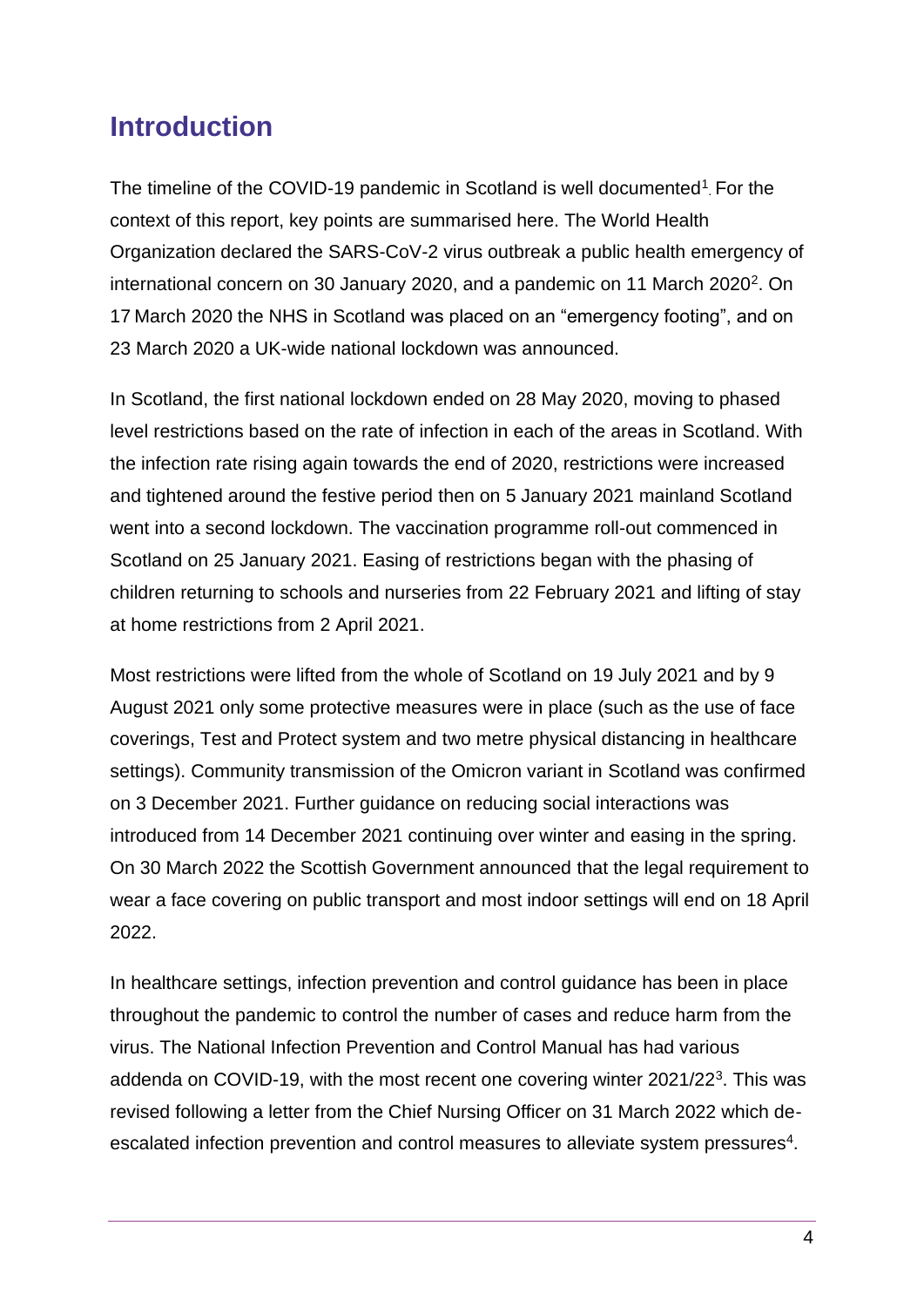### **Policy and guidance in relation to NHS Dental Services in Scotland during COVID-19**

Due to the anticipated risks of transmission associated with receiving dental care, during the first lockdown period in Scotland, all National Health Service dental practices were not able to see patients on their premises. Across Scotland over seventy Urgent Dental Care Centres (UDCCs) were established for the provision of emergency dental treatment.

The remobilisation of primary care NHS dental services was undertaken in several time periods, as follows:

● From 20 May 2020: Capacity in UDCCs was increased, and provision expanded to include patients with acute and essential oral health care needs<sup>5</sup>.

● From 22 June 2020: All dental practices reopened for face-to-face consultation with patients requiring urgent dental care treatments that could be provided using nonaerosol generating procedures (AGPs)<sup>6</sup>.

● From 13 July 2020: Dentists were able to see patients for the full range of routine non-AGP dental care. From 17 August 2020, aerosol associated treatments were permitted for urgent dental care only<sup>7</sup>.

• From 1 November 2020: Practices were able to provide the full range of NHS treatments to all patients in need of both urgent and non-urgent care. Dentists were also able to provide domiciliary care<sup>8</sup>.

● From 1 April 2022: Dentists were allowed to de-escalate their infection prevention and control measures in line with national guidance to alleviate system pressures and allow an increase in patient throughput $9,10$ .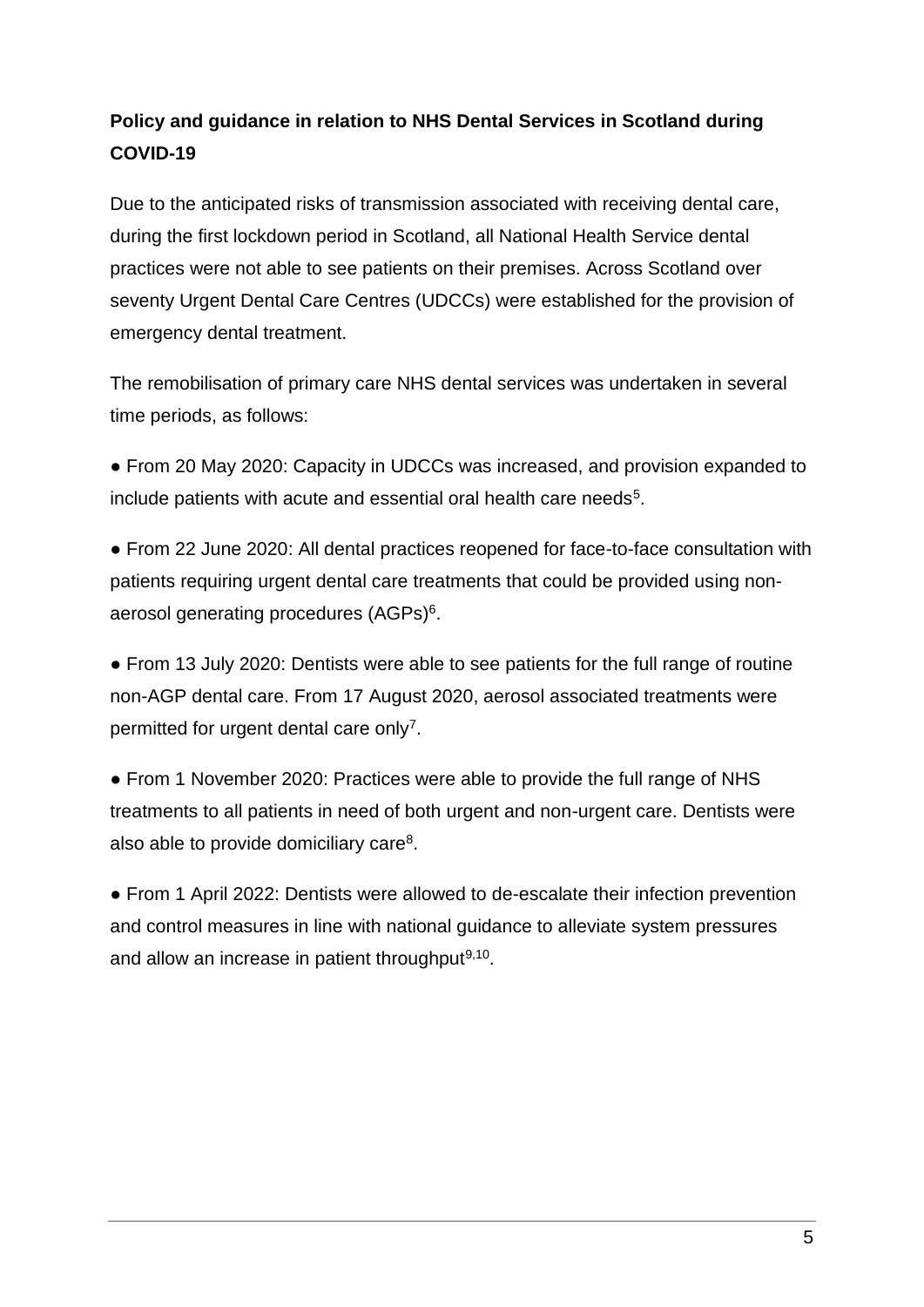# <span id="page-6-0"></span>**Main points**

- Access to NHS primary dental care in Scotland has reduced due to COVID-19. Socioeconomic inequalities in access to these dental services, while apparent prior to the pandemic, have increased in the most recent months.
- Dental contacts and treatments in the General Dental Service (GDS) declined due to the COVID-19 public health measures and have not yet fully recovered to pre-pandemic levels.
- Public Dental Service (PDS) activity reduced during the first national lockdown and although not yet fully recovered, some parts of this service have returned to pre-pandemic levels.
- There has been a reduction in Hospital Dental Service (HDS) activity with recent levels still lower than before the pandemic.
- Oral health improvement programmes were impacted by the COVID-19 public health measures (particularly in schools and care homes), with reduced activity evident in Childsmile and Caring for Smiles. In-person aspects of these programmes have only recently recommenced.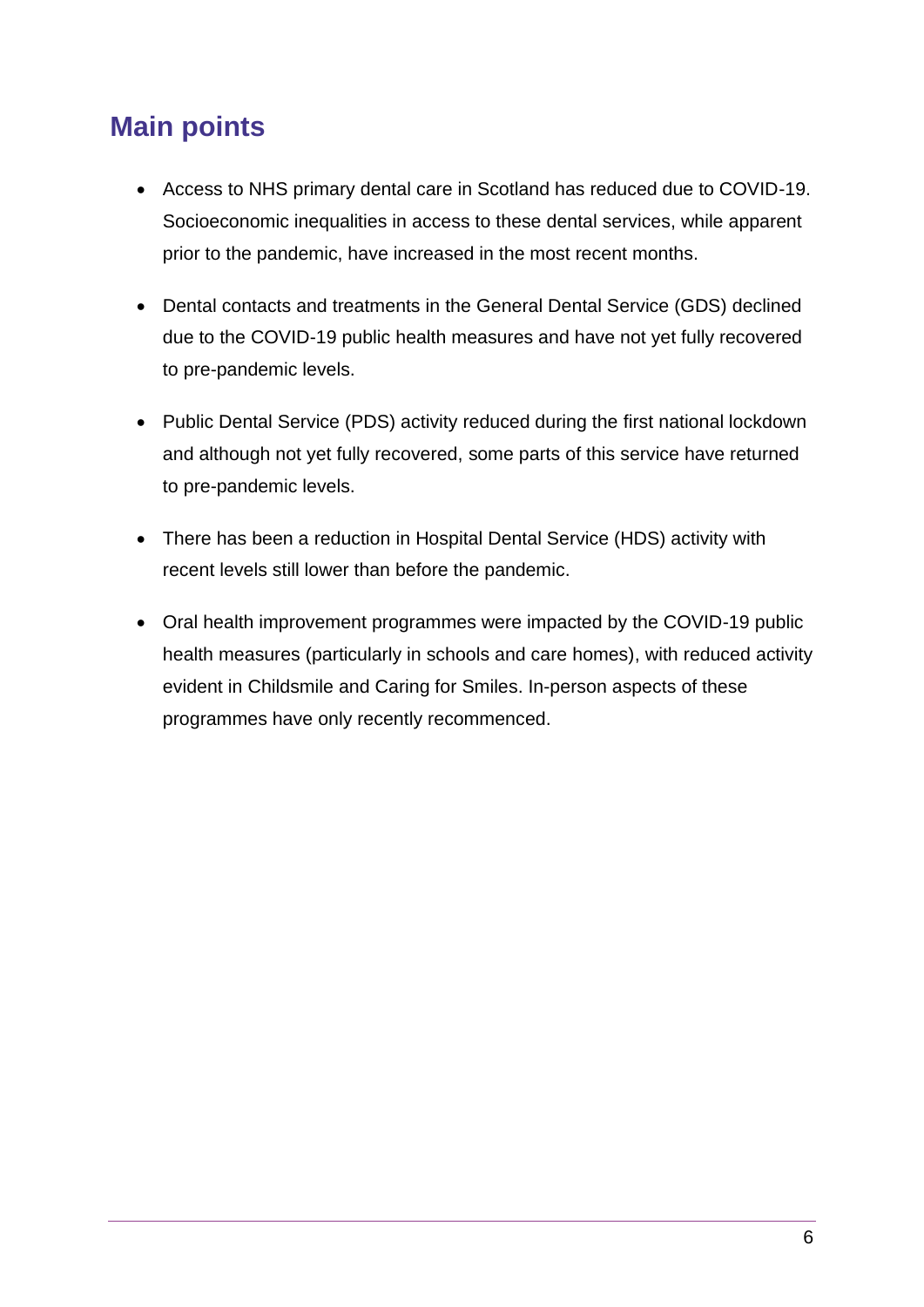# <span id="page-7-0"></span>**Results and commentary**

These analyses of the impact of the COVID-19 pandemic are reported using data from primary and secondary care dental services and oral health improvement programmes in Scotland.

In this report, the pre-pandemic period is defined as the 13 months from 1 January 2019 to 31 January 2020 (inclusive). The most recent three-month period is defined as 1 December 2021 to 28 February 2022 (inclusive).

Data are analysed using Scottish Index of Multiple Deprivation (SIMD) populationweighted quintiles<sup>11</sup>, where SIMD 1 represents the 20% of the population living in the most deprived areas and SIMD 5 represents the 20% living in the least deprived areas.

### <span id="page-7-1"></span>**Inequalities in access to NHS primary dental care**

As reported in the Public Health Scotland Registration and Participation publication, child registration rates were over 90% across all SIMD quintiles prior to the COVID-19 pandemic (September 2019). In contrast, adults living in the most deprived areas were more likely to be registered with 98.1% registered in SIMD 1 compared to 89.8% in SIMD 5 (least deprived areas)<sup>12</sup>.

However, despite high registration rates, socioeconomic inequalities in access to NHS primary dental care (in terms of contact) were evident. In September 2019, registered patients from the most deprived areas (SIMD 1) were least likely to have participated (attended) within the last two years, with 79.9% of children from SIMD 1 participating compared to 89.0% from the least deprived areas (SIMD 5); and 62.1% of adults from SIMD 1 compared to 71.6% in SIMD 5.

In this section, inequalities in access to NHS primary dental care across Scotland have been assessed. This is undertaken using the monthly median percentage of the population who had contact with primary care NHS dental services (regardless of registration status), by SIMD quintile, then comparing the pre-pandemic period with the most recent three-month period. Changes in inequalities were further examined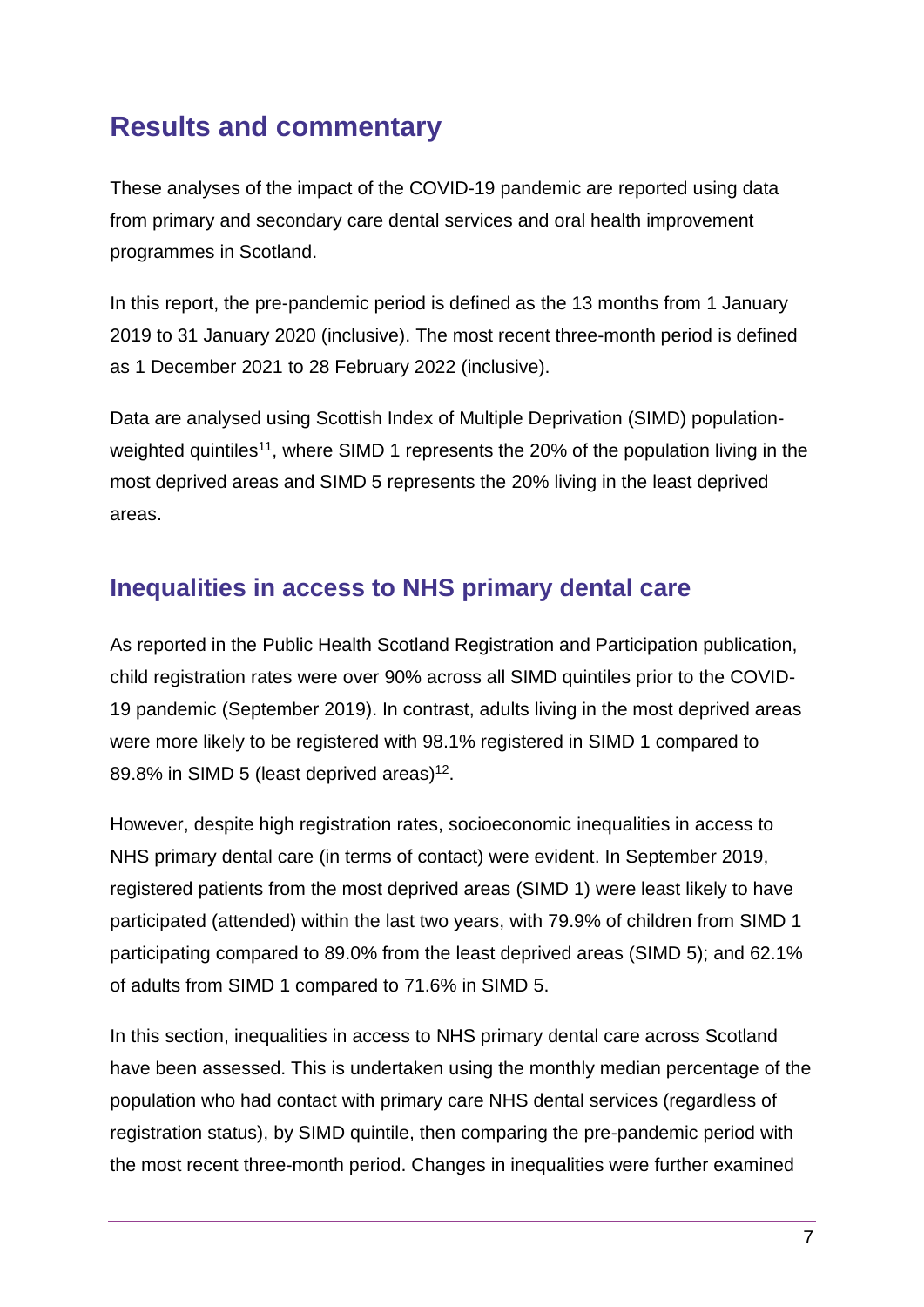between the most recent three months and pre-pandemic periods by calculating the absolute (slope index of inequality – SII) and relative (relative inequality index – RII) inequality metrics and comparing these metrics over the two periods.

At the population level, inequalities in access to NHS primary dental care were evident prior to the pandemic (Figure 1). In the month of January 2019, 10.2% of those living in the least deprived areas (SIMD 5) had contact with primary care NHS dental services compared to 8.1% in the most deprived areas (SIMD 1).

**Figure 1 Percentage of the population that had contact with primary care NHS dental services, by payment month and SIMD quintile; January 2019 to February 2022\***



\*The percentage axis has been shortened to highlight the differences between SIMD quintiles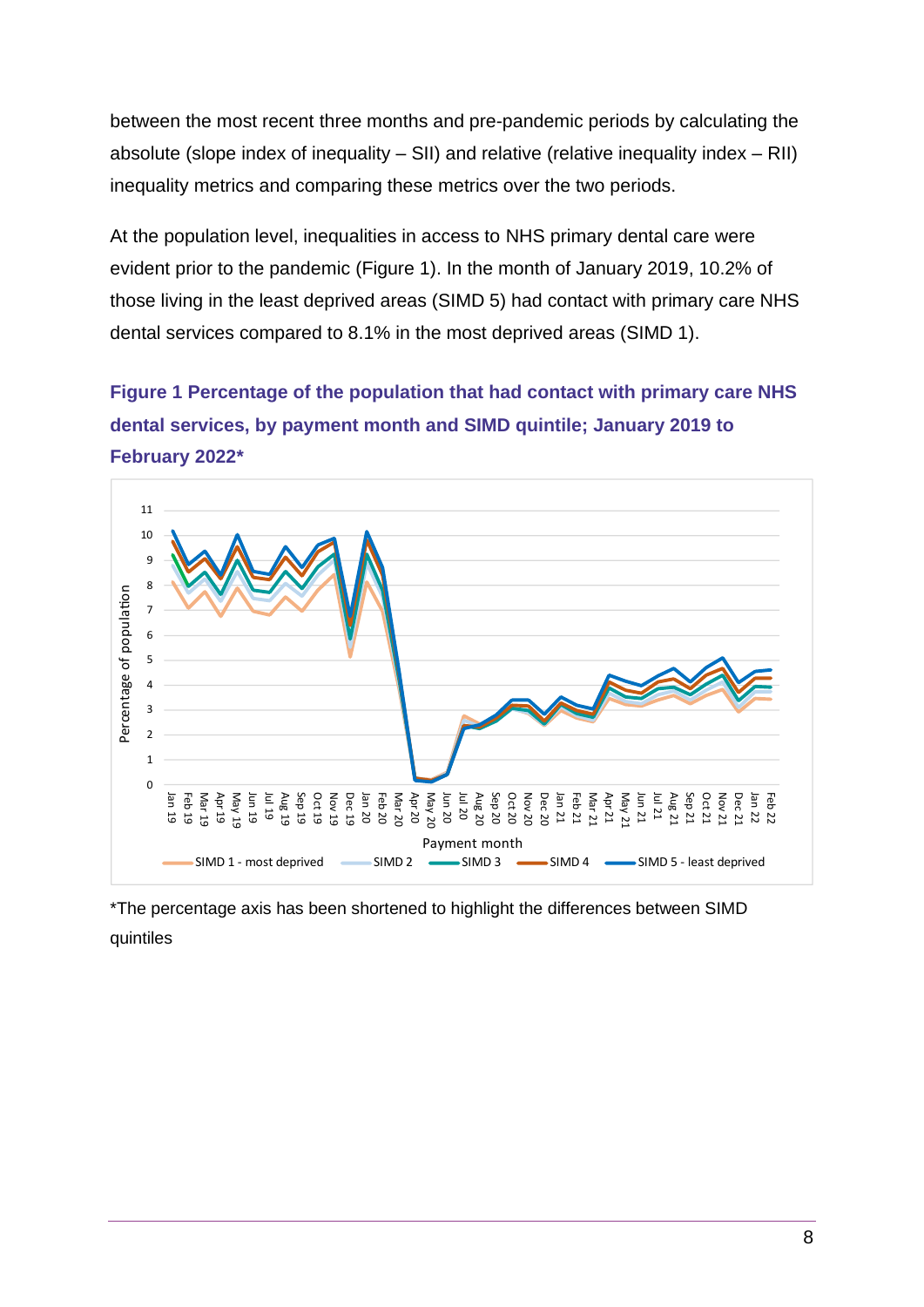The monthly median percentage of the population that accessed NHS primary dental care in the most recent three-month period is lower for all SIMD levels compared to pre-pandemic monthly medians (Table 1). The percentage recovery is highest for those in the least deprived (SIMD 5) quintile.

### **Table 1 Median percentage of the population that had contact with primary care NHS dental services, by SIMD quintile**

| <b>SIMD quintile</b> | <b>Median per month</b><br>- pre-pandemic<br>(Jan 2019 to Jan<br>2020) | <b>Median per month</b><br>- most recent three<br>months (Dec 2021 to<br>Feb 2022) | Level of recovery<br>- recent monthly<br>median relative to<br>pre-pandemic (%)*,** |
|----------------------|------------------------------------------------------------------------|------------------------------------------------------------------------------------|-------------------------------------------------------------------------------------|
| 1 (most deprived)    | 7.5                                                                    | 3.4                                                                                | 45.8                                                                                |
| 2                    | 8.1                                                                    | 3.7                                                                                | 46.2                                                                                |
| 3                    | 8.5                                                                    | 3.9                                                                                | 46.0                                                                                |
|                      | 9.1                                                                    | 4.3                                                                                | 47.1                                                                                |
| 5 (least deprived)   | 9.4                                                                    | 4.6                                                                                | 48.6                                                                                |

\* Calculated as 'most recent three-month period median' x 100 / 'pre-pandemic median'

\*\* Due to rounding, some percentages may not correspond exactly with the calculation above

The average Slope Index of Inequality (SII) in the most recent three-month period was 59.7% of the SII in the pre-pandemic period (SII 15.95 - recent; SII 26.7 - prepandemic), indicating a reduction in absolute inequalities, which would be expected due to the reduced levels of activity across all SIMD quintiles. However, the Relative Index of Inequality (RII) is 27.6% higher in the most recent three-month period compared to the pre-pandemic period (RII 0.37 - recent; RII 0.29 - pre-pandemic), indicating an increasing of relative inequalities. Therefore, while there has been a reduced number of patients seen overall, as dental services recover there has been an increase in inequalities (relative to the already existing pre-pandemic inequalities), with those from the most deprived areas (SIMD 1) less likely to have contact with a primary care NHS dentist than those from the least deprived areas (SIMD 5).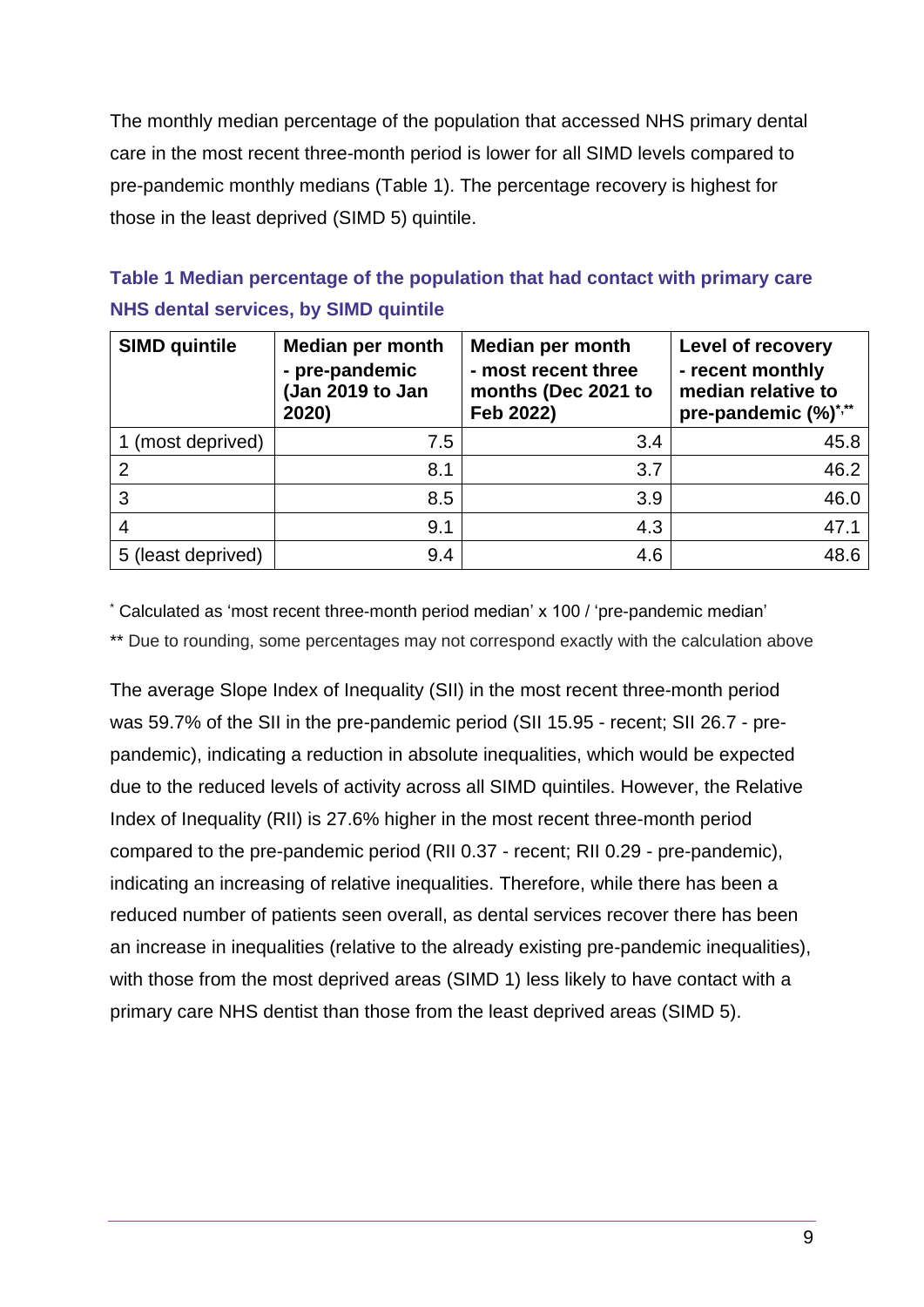### <span id="page-10-0"></span>**General Dental Service**

Most of the population in Scotland access routine dental care through the primary care setting of the NHS General Dental Service (GDS). GDS represents the usual first point of contact for NHS dental treatment. The majority of GDS is provided by independent dentists ("High Street dentists") who have arrangements with NHS Boards to provide GDS.

#### **Triage Coding**

The Statement of Dental Remuneration (SDR) lists all the treatments and fees that dentists can provide and claim payment for. An important factor influencing monitoring of activity levels has been the introduction of triage activity codes<sup>13</sup>. These additional new codes were introduced on 22 June 2020 for use initially in Urgent Dental Care Centres (UDCCs) but were also then used in the GDS and PDS as services remobilised. The codes include treatments such as: telephone advice, issuing prescriptions, undefined aerosol generating procedures (AGPs) and non-AGPs.

These triage codes, which previously could not be claimed, may result in additional claims since June 2020. Only five triage codes: 'Initial telephone call triage', 'Advice and closing the case', 'Advice and prescription', 'Aerosol generating procedure' and 'Non-aerosol procedure' are included in counts of treatments in this report.

As the triage codes include undefined AGP and non-AGP procedures, it is not possible to identify what procedures were undertaken unless other SDR treatments are also recorded within the claim. Therefore, figures for individual treatments in this report may undercount the number of treatments undertaken.

The highest record of GDS triage activity claims was in March 2021 (122,500) and the number of claims has gradually reduced in the subsequent months of the pandemic (Figure 2.1).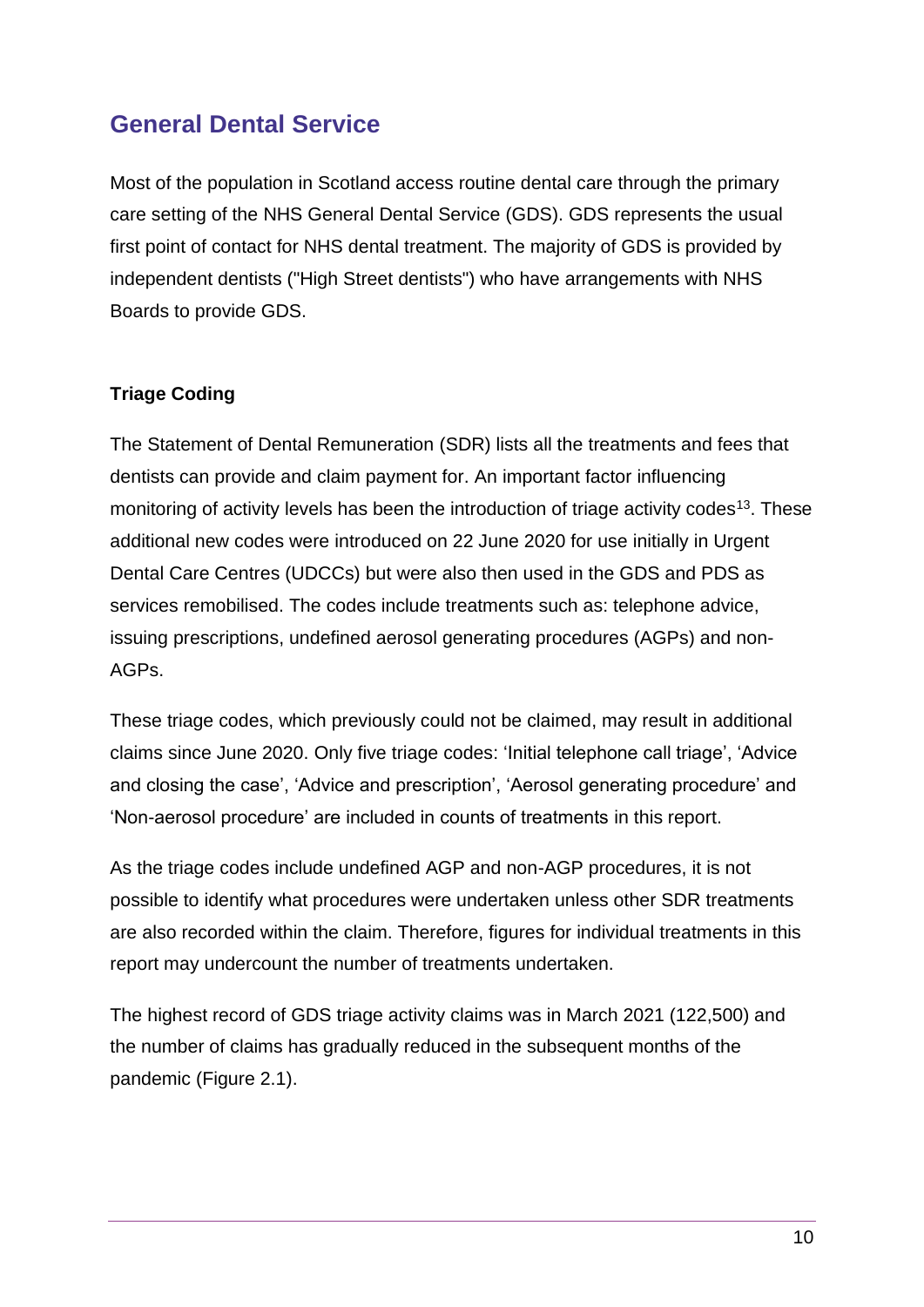

**Figure 2.1 Number of GDS triage activity claims, by month; June 2020 to February 2022**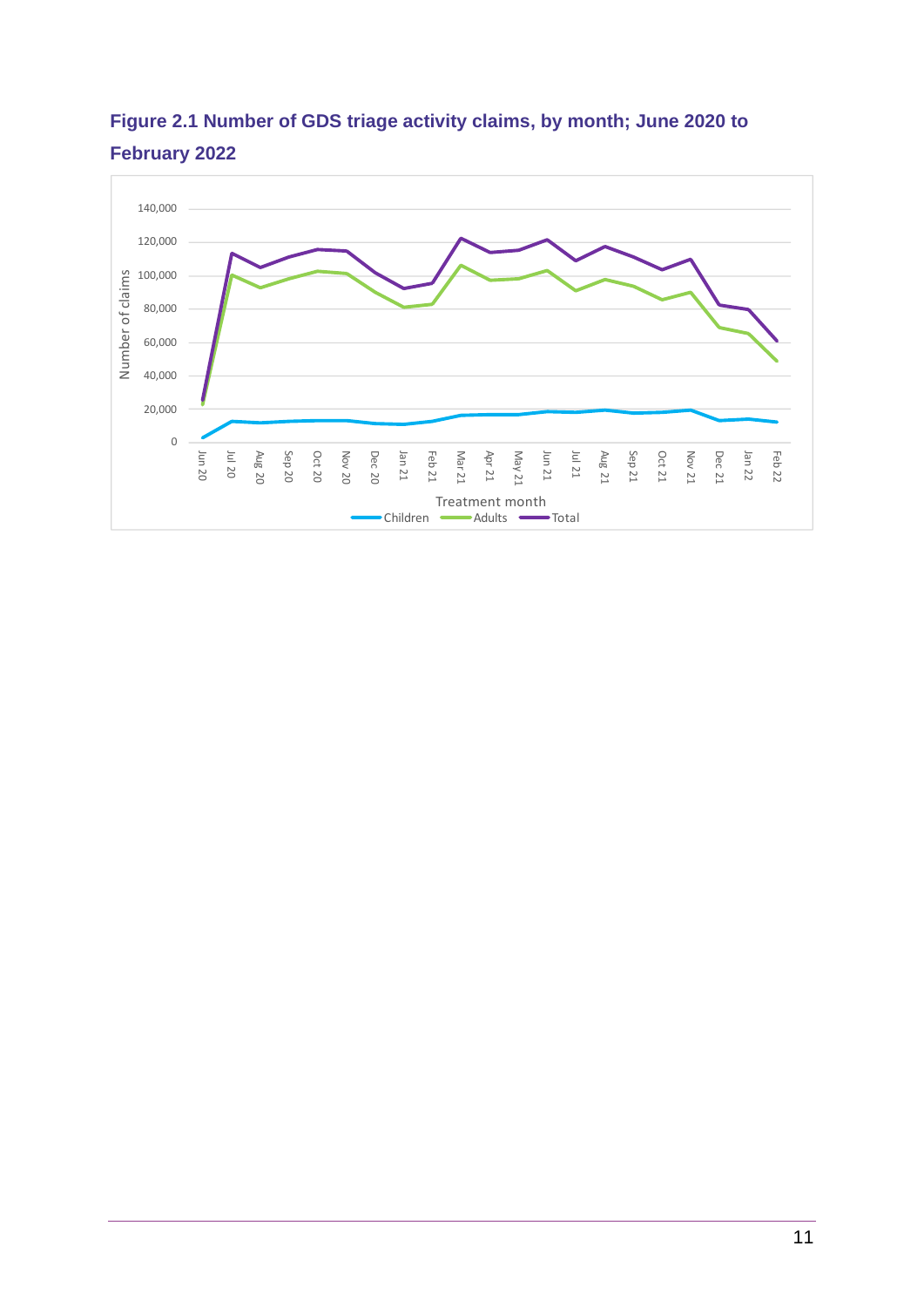#### **Episodes of Care**

In this report, the number of dental claims is used as a proxy for the number of episodes of care.

In March 2020, there was an abrupt drop in the number of GDS episodes of care, coinciding with the beginning of lockdown on 23 March 2020 (Figure 2.2).



**Figure 2.2 Number of episodes of care (claims) by payment month; January 2019 to February 2022\***

\*Note that these figures include triage claims which were not available before June 2020.

With the remobilisation of GDS practices, there has been some recovery. In line with previous years, there was a drop in the number of episodes of care in the months of December 2020 and December 2021.

Since April 2021, activity has remained higher than 2020 levels but remains less than half of the activity levels observed in 2019. The monthly median number of GDS episodes of care in the most recent three-month period was 44.8% of the prepandemic monthly median for children (46,334 - recent; 103,311 - pre-pandemic) and 46.4% for adults (168,397 - recent; 362,833 - pre-pandemic).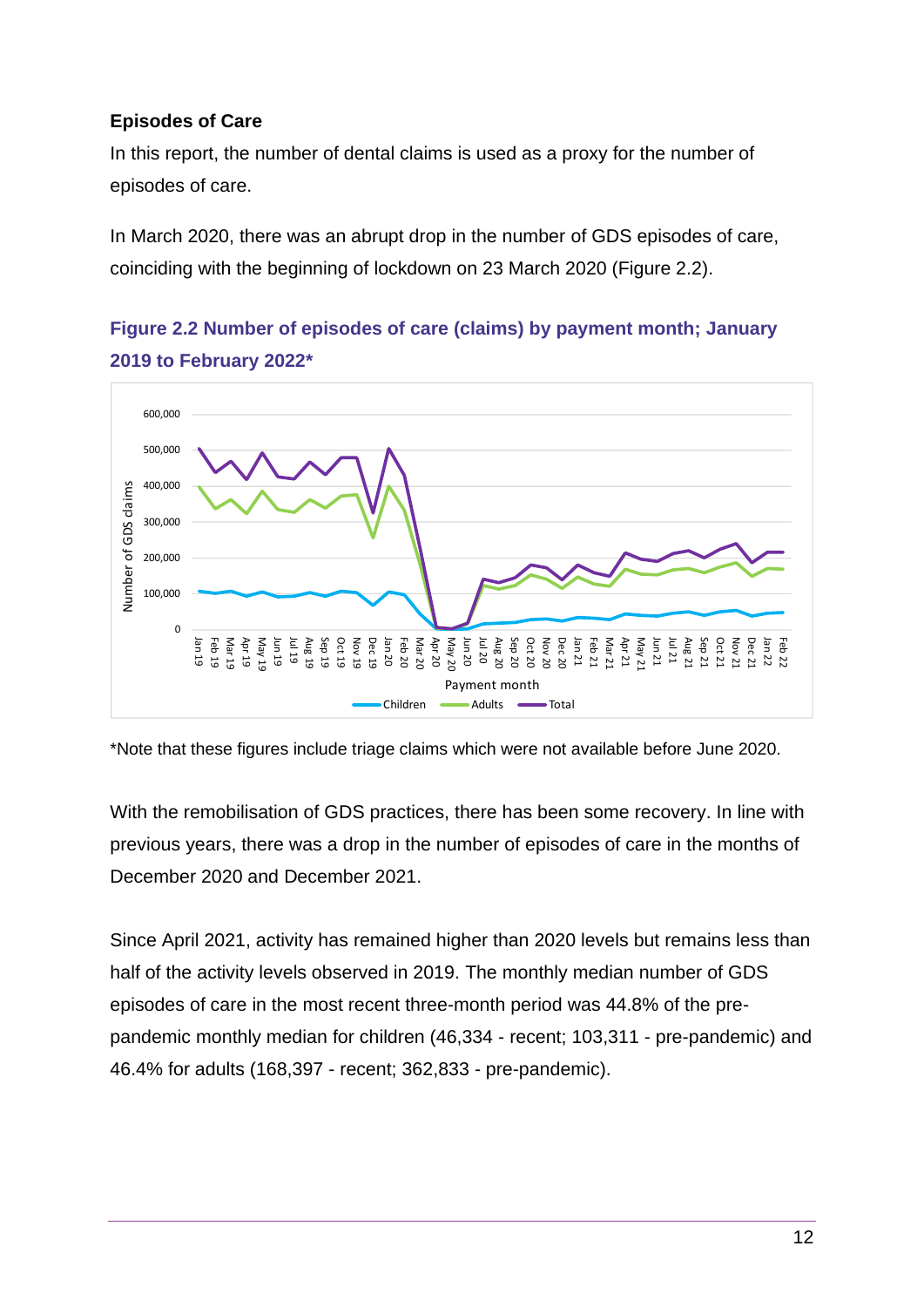#### **GDS Treatments**

There was a marked reduction in the number of GDS treatments claimed between March 2020 and July 2020. There has since been some gradual recovery (Figure 2.3).



### **Figure 2.3 Number of GDS treatments, by payment month; January 2019 to February 2022\***

\*Note that these figures include triage treatments which were not available before June 2020 (Initial telephone call triage, Advice and closing the case, Advice and prescription, Aerosol generating procedure (AGP), and Non aerosol generating procedure).

The monthly median number of treatments claimed during the most recent threemonth period was 71.1% of the pre-pandemic monthly median for children (99,112 recent; 139,305 - pre-pandemic) and 62.0% for adults (619,525 - recent; 998,527 pre-pandemic).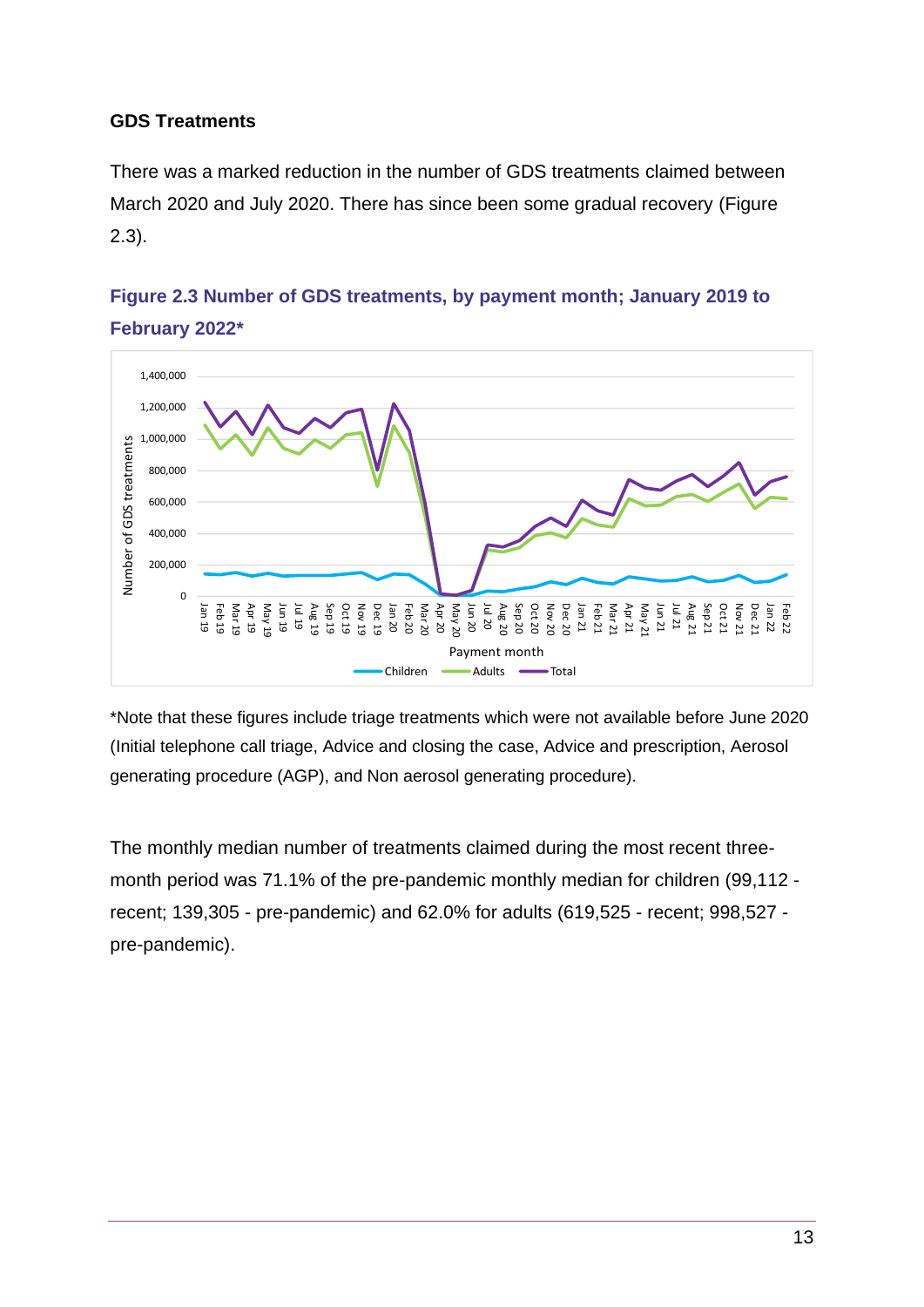#### **Occasional Treatments**

Occasional treatments are claimed when patients are not registered with the dentist delivering care, either because the patient is registered with another dentist or is unregistered - this is often for emergency/unscheduled care.

In line with the total number of dental treatments, occasional activity reduced abruptly in March 2020 and remains below pre-pandemic levels (Figure 2.4).

**Figure 2.4 Number of occasional GDS treatments, by payment month; January 2019 to February 2022\***



\*For triage claims with no corresponding SDR treatment codes, it is not possible to identify whether these were occasional treatments. As a result, data since June 2020 may undercount the number of occasional treatments undertaken.

The monthly median number of occasional treatments in the most recent three-month period was 51.0% of the pre-pandemic monthly median for children (53 - recent; 104 - pre-pandemic) and 66.8% for adults (1,903 - recent; 2,850 - pre-pandemic).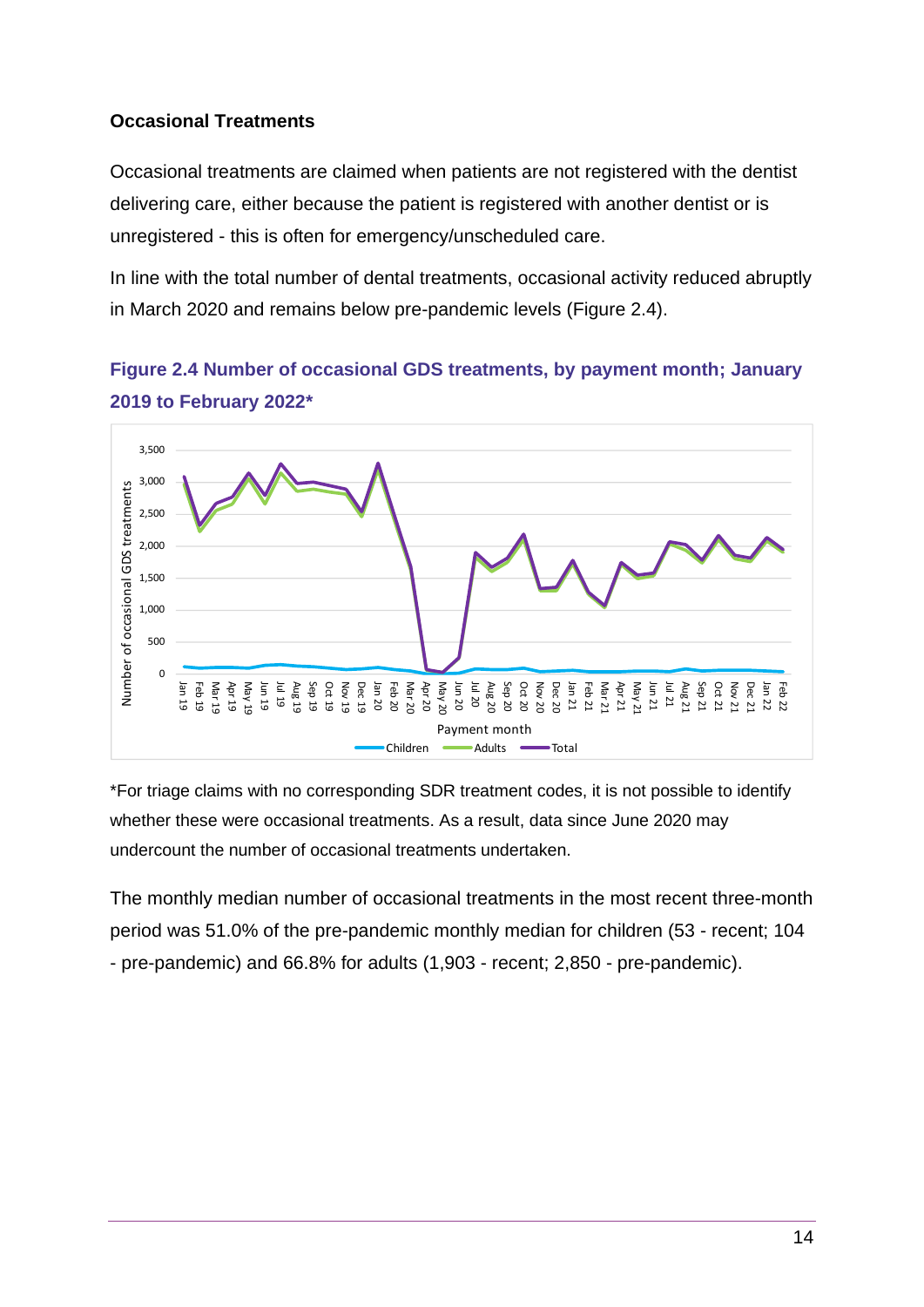#### **Root Canal Treatments**

There was a steep fall in the number of root canal treatments claimed in March 2020 (Figure 2.5).



### **Figure 2.5 Number of teeth root treated, by payment month; January 2019 to February 2022\***

\*As the triage codes include undefined AGP and non-AGP procedures, it is not possible to identify which procedures were undertaken unless other SDR treatments are recorded within the claim. Therefore, data reported here may undercount the number of root canal treatments.

The monthly median number of root canal treatments in the most recent three-month period was 50.9% of the pre-pandemic monthly median for children (277 - recent; 544 - pre-pandemic) and 50.3% for adults (4,511 - recent; 8,968 - pre-pandemic).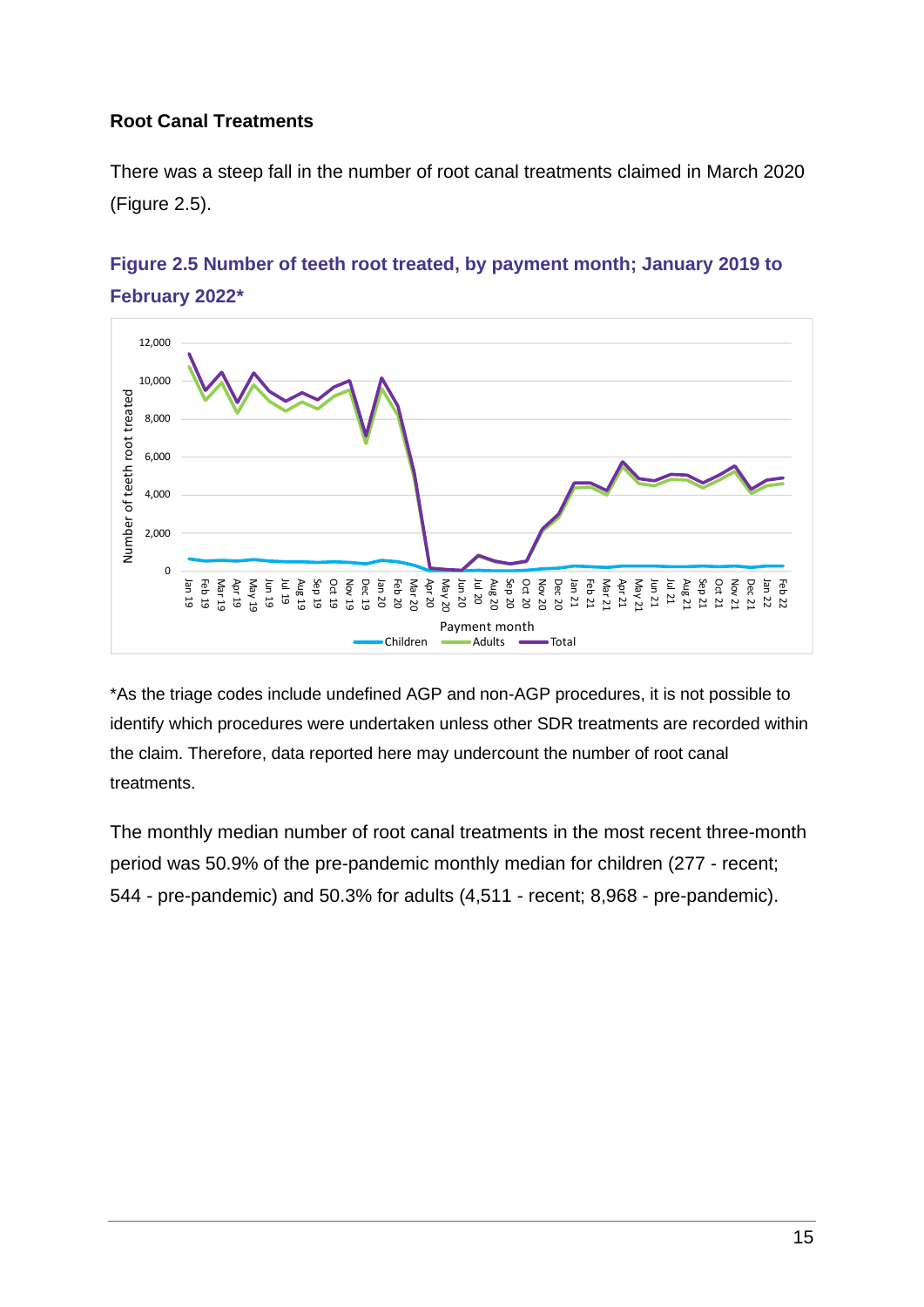#### **Tooth Extractions**

There was a steep fall in the number of dental extractions claimed in March 2020. There has been a relatively higher level of recovery for dental extractions compared to root canal treatments (Figure 2.6).



### **Figure 2.6 Number of tooth extractions by GDS, by payment month; January 2019 to February 2022\***

\*As the triage codes include undefined AGP and non-AGP procedures, it is not possible to identify which procedures were undertaken unless other SDR treatments are recorded within the claim. As a result, data reported here may undercount the number of extractions.

The monthly median number of extractions in the most recent three-month period was 75.2% of the pre-pandemic monthly median for children (4,068 - recent; 5,410 pre-pandemic) and 79.4% for adults (26,295 - recent; 33,129 - pre-pandemic).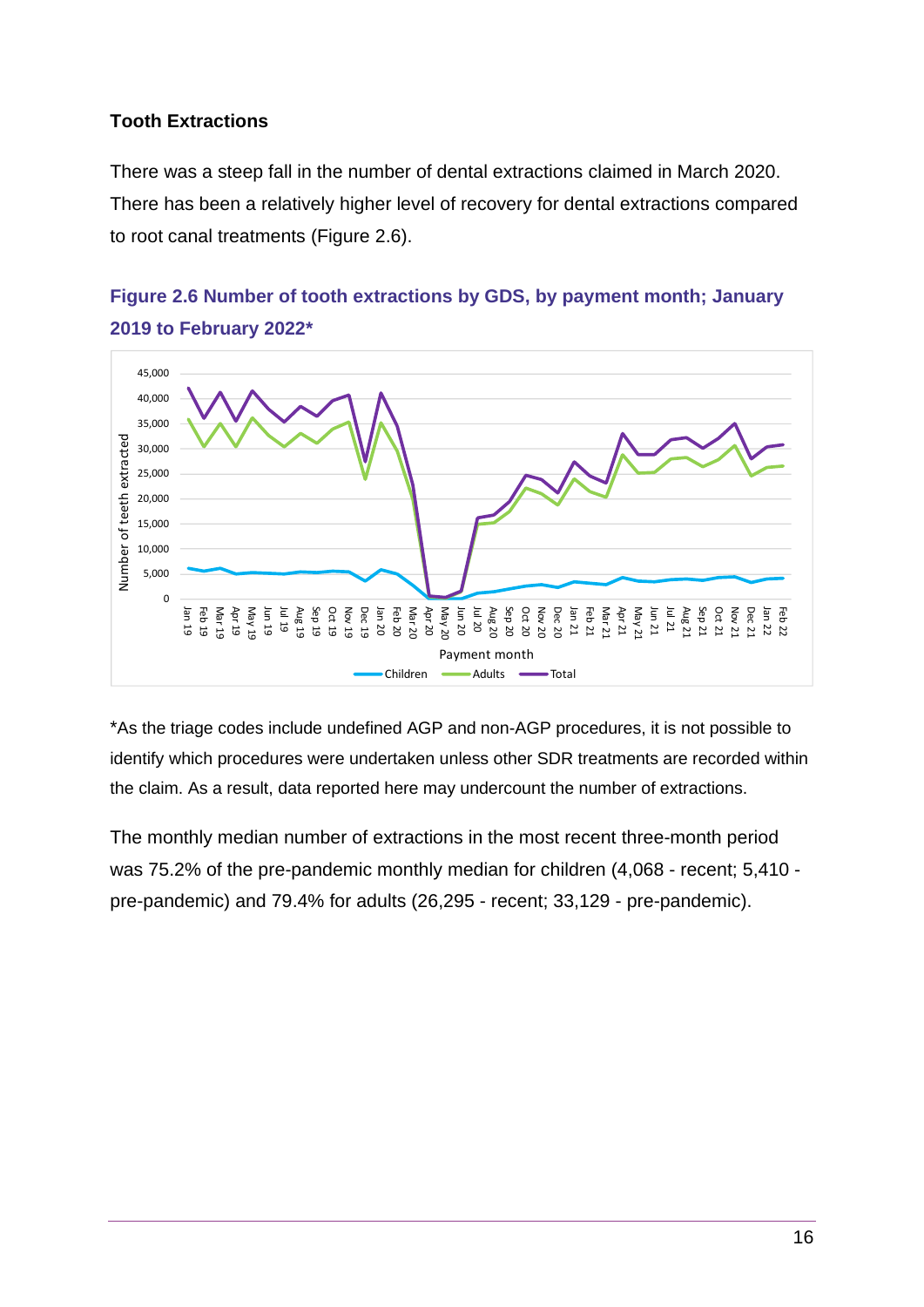#### **Prescriptions**

Triple AAA (Advice, Analgesics and Antibiotics) prescribing advice was issued during the early days of the pandemic<sup>14</sup>. As a result, there was a spike in the number of prescriptions issued by the GDS during this time (Figure 2.7).



**Figure 2.7 Number of prescriptions issued by GDS, by payment month; January 2019 to February 2022**

\*Note that these figures include triage prescription codes which were not available before June 2020.

Although the numbers of prescriptions issued have since fallen, they remain higher than pre-pandemic levels. The monthly median number of prescriptions issued to children in the most recent three-month period was 156 compared to 0 in the prepandemic period. For adults, there was almost a three-fold increase (2,048 - recent; 739 - pre-pandemic).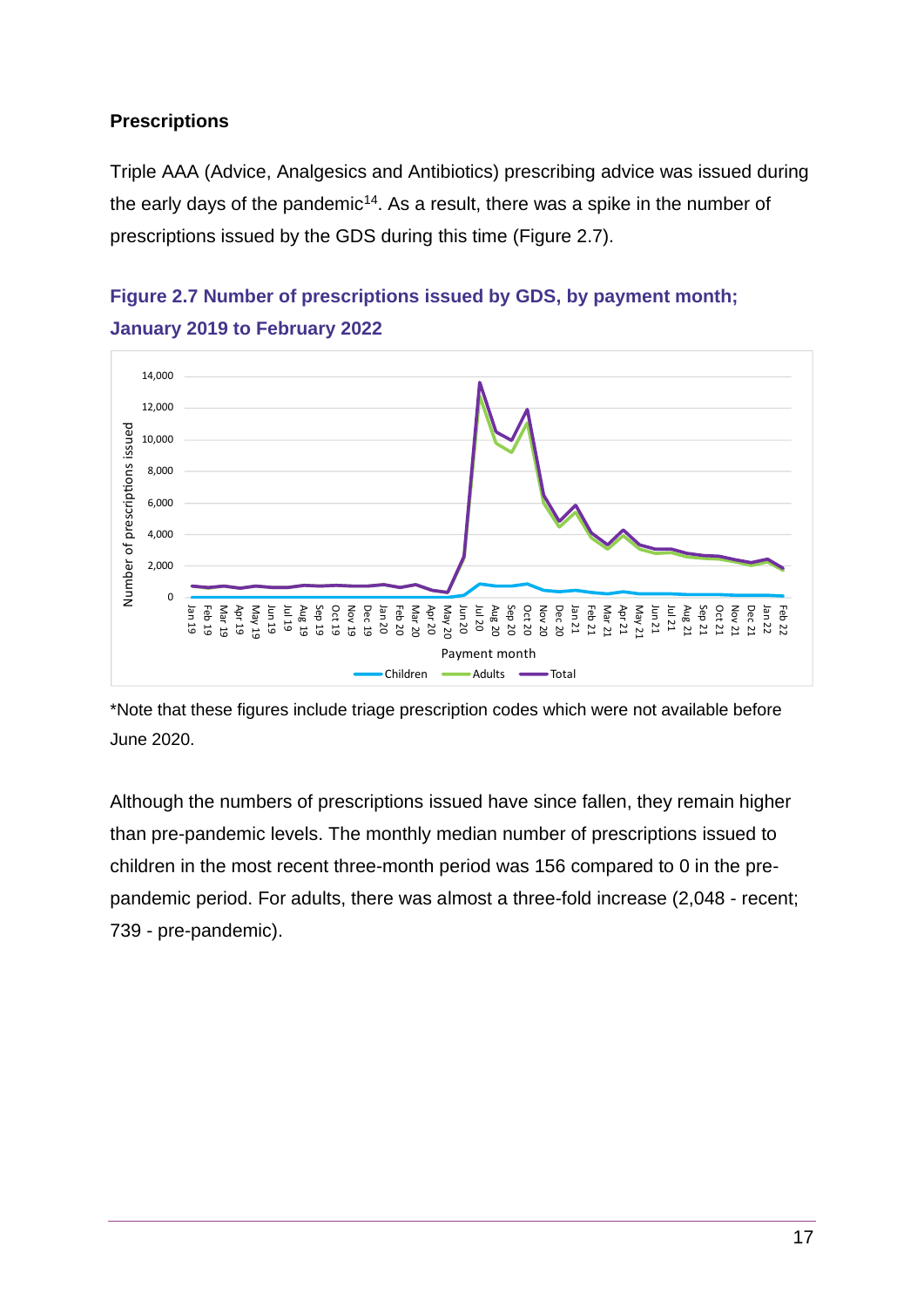#### **Domiciliary Care Claims**

Domiciliary care covers the provision of dental care at a person's temporary or permanent residence (typically in care homes). Dentists can only submit one domiciliary claim per visit irrespective of how many patients were seen. Therefore, the data may undercount the number of patients seen in a domiciliary care setting.

Domiciliary care delivery by GDS varies depending on local arrangements and circumstances within each Health Board.

There has been a reduction in GDS domiciliary care claims since March 2020 (Figure 2.8).





GDS domiciliary care has experienced particularly low activity during the pandemic. The monthly median number of domiciliary care claims in the most recent threemonth period is 11.4% of the pre-pandemic monthly median (186 - recent; 1,630 pre-pandemic).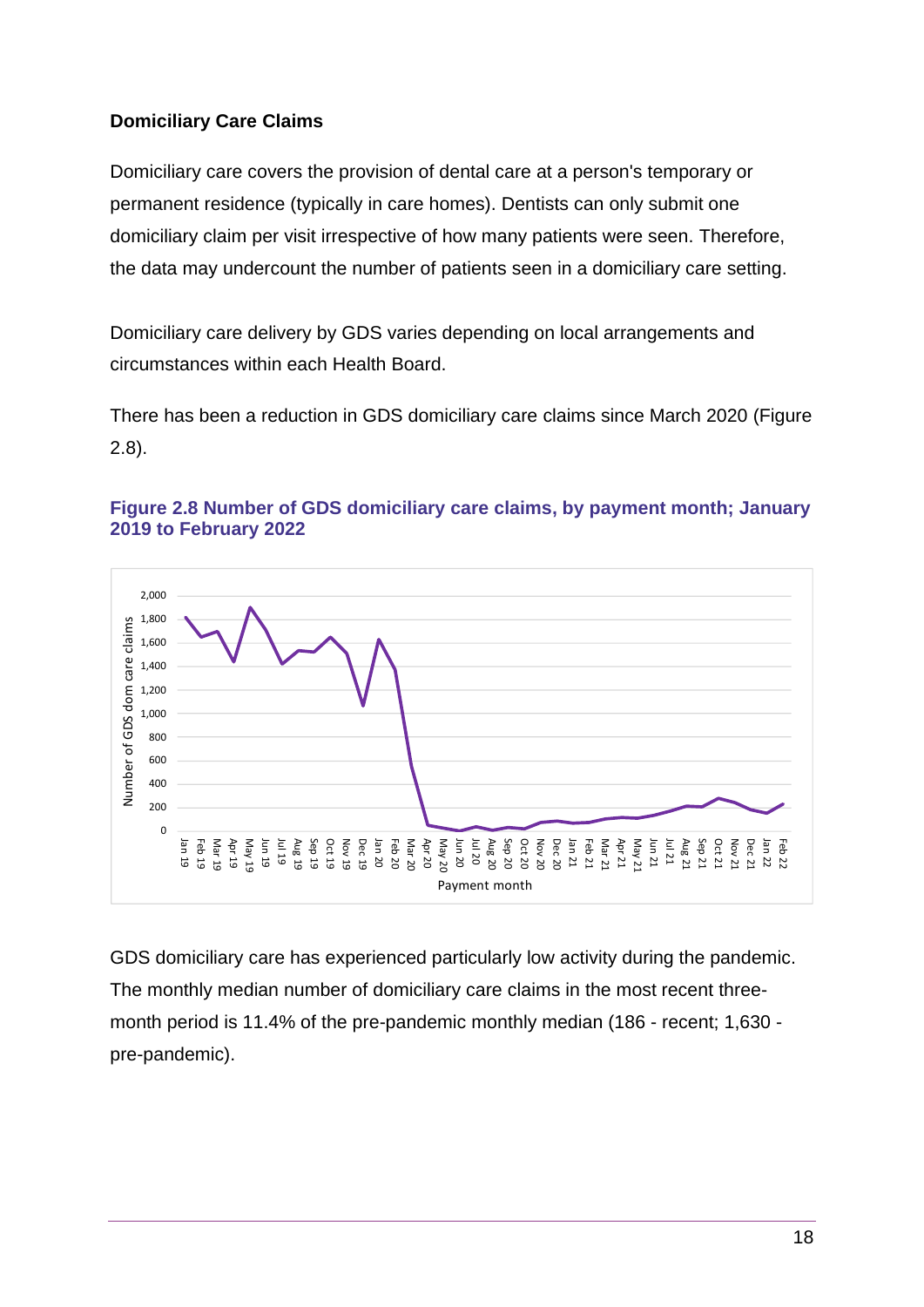### <span id="page-19-0"></span>**Public Dental Service**

The Public Dental Service (PDS) provides access to primary NHS dental care for patients who cannot obtain treatment from a general dental practice. This includes vulnerable patients such as those living in care homes, people with learning disabilities and those who may have complex needs.

In this report, complexity is measured using the Special Care Need Modified Casemix Tool (mCMT).

#### **Triage Activity**

Triage codes were mainly used in the Urgent Dental Care Centres (UDCCs) for emergency treatment but were later utilised in the PDS.

The number of PDS episodes of triage care peaked in August 2020 before showing an overall decline (Figure 3.1).

### **Figure 3.1 Number of PDS episodes of triage care, by month; June 2020 to February 2022**

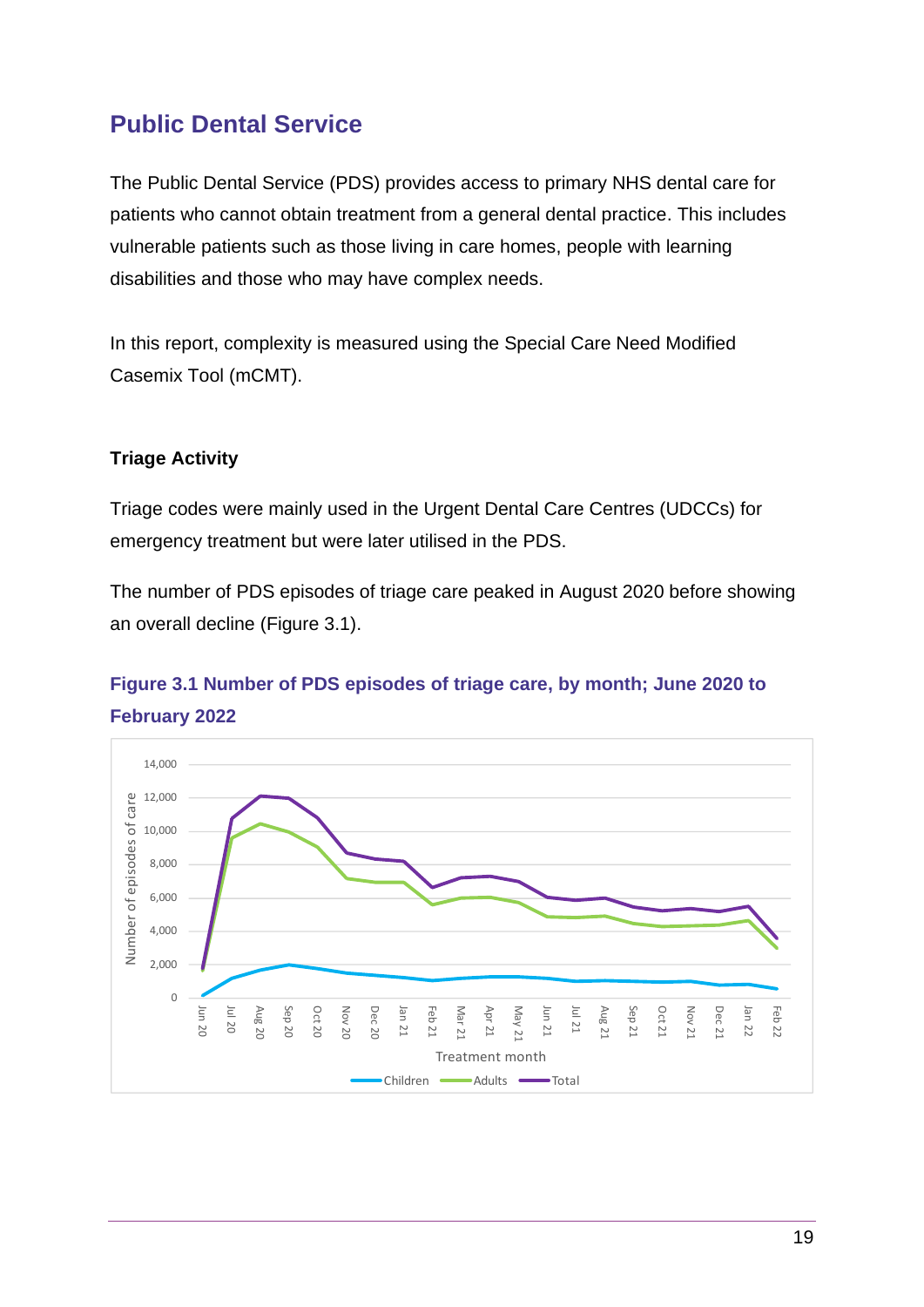#### **Episodes of Care**

Between March 2020 and June 2020, there was a reduction in the number of PDS episodes of care (Figure 3.2).



### **Figure 3.2 Number of PDS episodes of care, by payment month; January 2019 to February 2022\***

\*Note that these figures include triage activity which was not available before June 2020.

The monthly median number of PDS episodes of care in the most recent three-month period is 60.1% of the pre-pandemic monthly median for children (2,899 - recent; 4,826 - pre-pandemic) and 79.8% for adults (9,235 - recent; 11,567 - pre-pandemic).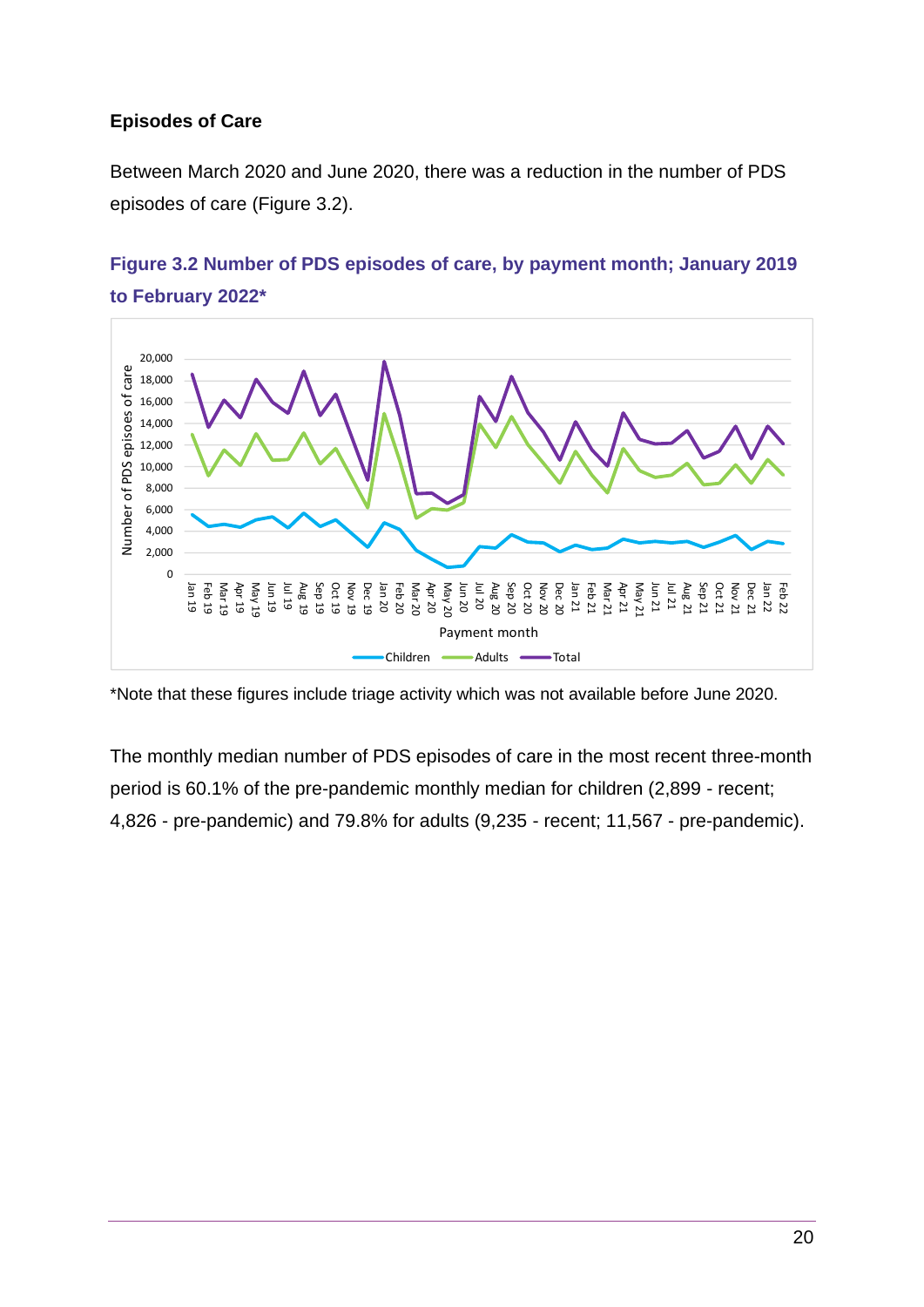#### **PDS Treatments**

Between March 2020 and June 2020, there was a reduction in the number of treatments undertaken by PDS (Figure 3.3). In contrast to GDS, PDS activity has increased to higher than pre-pandemic levels.





\*Note that these figures include triage treatments which were not available before June 2020 (Initial telephone call triage, Advice and closing the case, Advice and prescription, Aerosol generating procedure (AGP), and Non aerosol generating procedure).

The monthly median number of PDS treatments in the most recent three-month period was 24.8% higher than the pre-pandemic monthly median for children (12,883 - recent; 10,325 - pre-pandemic) and 21.9% higher for adults (38,150 - recent; 31,298 - pre-pandemic).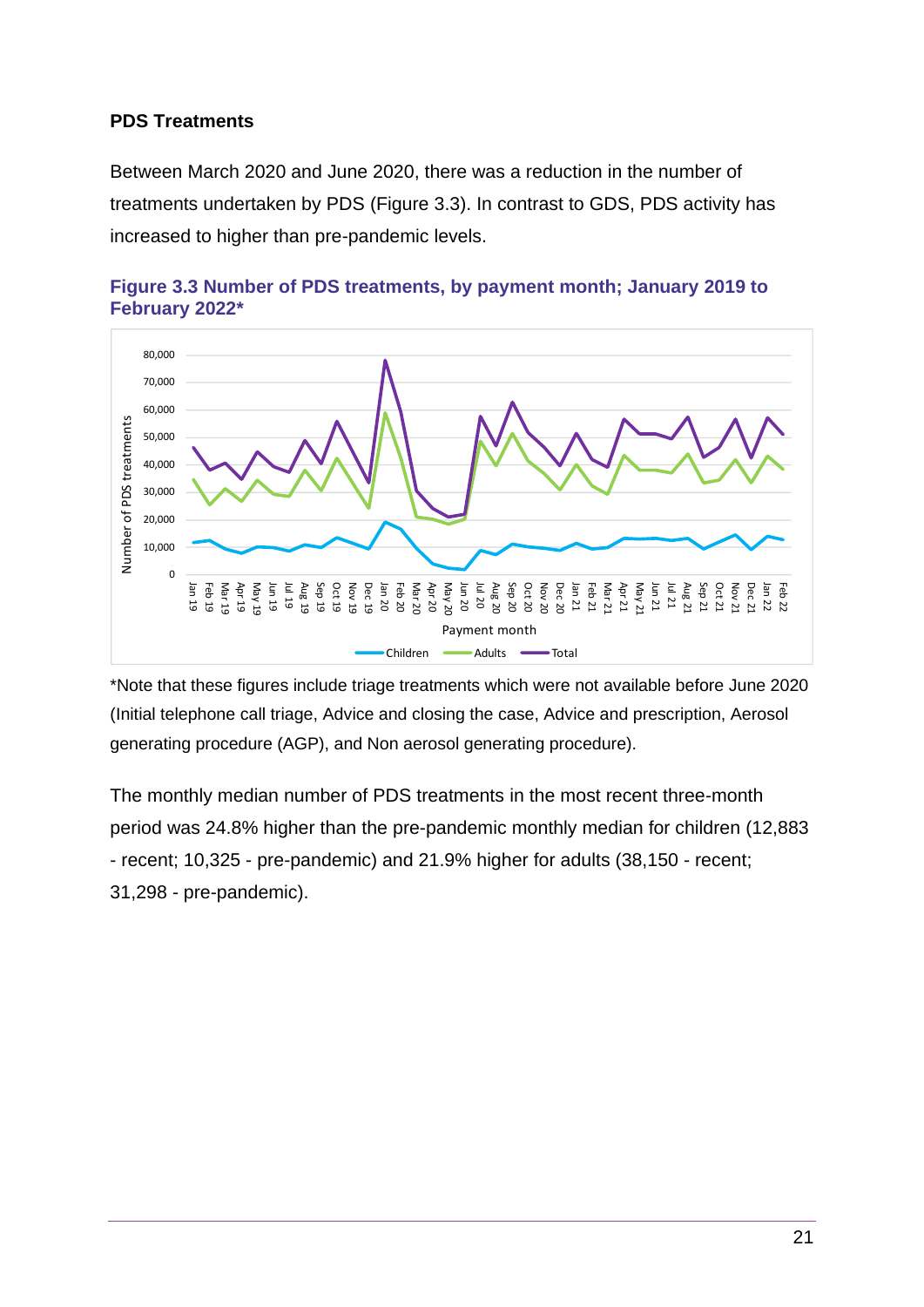#### **Occasional Treatments**

The number of PDS occasional treatments peaked during the pandemic and remains higher than pre-pandemic levels (Figure 3.4).



#### **Figure 3.4 Number of PDS occasional treatments, by payment month; January 2019 to February 2022\***

\*For triage claims with no corresponding SDR treatment codes, it is not possible to identify whether these were occasional treatments. As a result, the data since June 2020 may undercount the number of occasional treatments undertaken.

The monthly median number of occasional treatments in the most recent three-month period was 4.1% higher than the pre-pandemic monthly median for children (830 recent; 797 - pre-pandemic) and 17.4% higher for adults (9,456 - recent; 8,055 - prepandemic).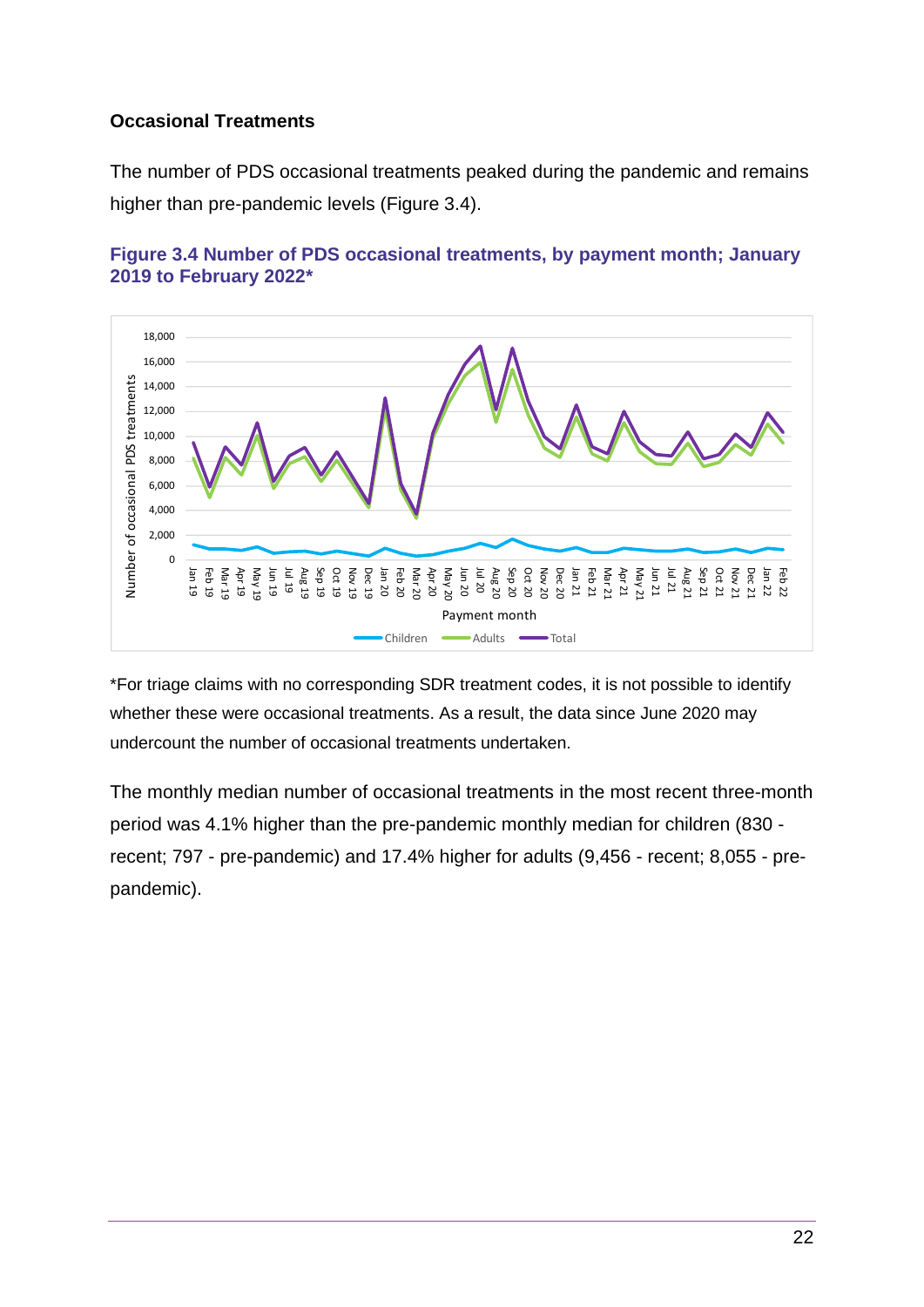#### **Patient Complexity**

The PDS provides access to NHS primary dental care for patients who may have complex needs. Some complex patients are identified using the Special Care Need Modified Casemix Tool (mCMT). The mCMT score was incorporated into dental claims in August 2019.

The percentage of PDS episodes of care that were for complex patients peaked in February 2020 (Figure 3.5). These figures include patients registered with PDS only.



**Figure 3.5 Percentage of episodes of care for complex patients, by payment month; August 2019 to February 2022**

The monthly median percentage of episodes of care for complex patients in the most recent three-month period was 9.4% higher than the pre-pandemic monthly median for children (20.4% - recent; 18.6% - pre-pandemic (Aug 2019 - Jan 2020)) but 37.7% lower for adults (13.5% - recent; 35.7% - pre-pandemic (Aug 2019 - Jan 2020)).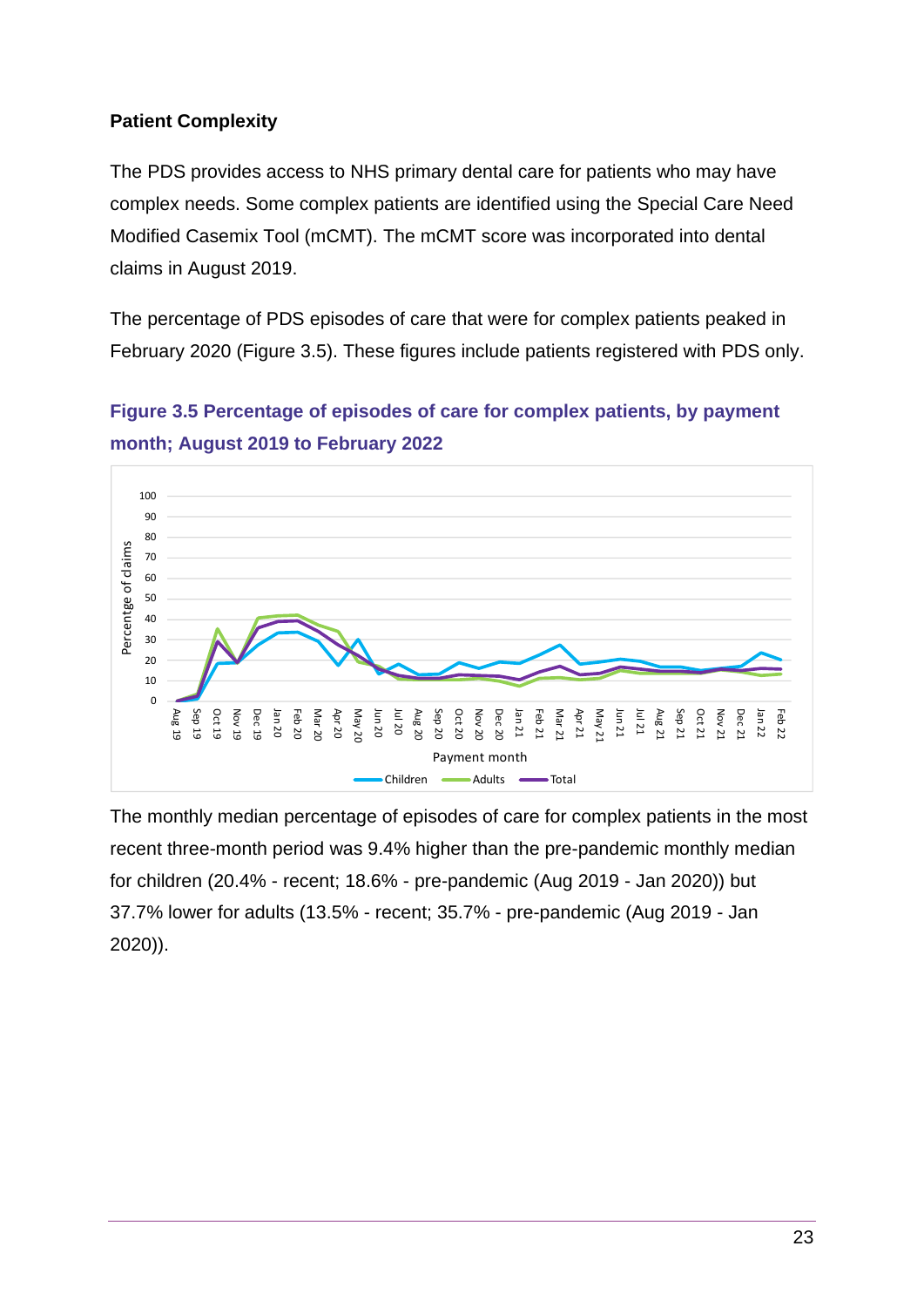#### **Domiciliary Care**

Domiciliary care delivery varies depending on local arrangements and circumstances within each Health Board.

Dentists can only submit one domiciliary code per visit irrespective of how many patients were seen. Therefore, the data may undercount the number of patients seen in a domiciliary care setting.

Following a general increase in domiciliary care activity during 2019 and early 2020, there was an abrupt drop in March 2020 (Figure 3.6). PDS domiciliary care gradually approached pre-pandemic levels by November 2021, though has declined in recent months.





The monthly median level of domiciliary care in the most recent three-month period was 72.5% of the pre-pandemic monthly median (443 - recent; 611 - pre-pandemic).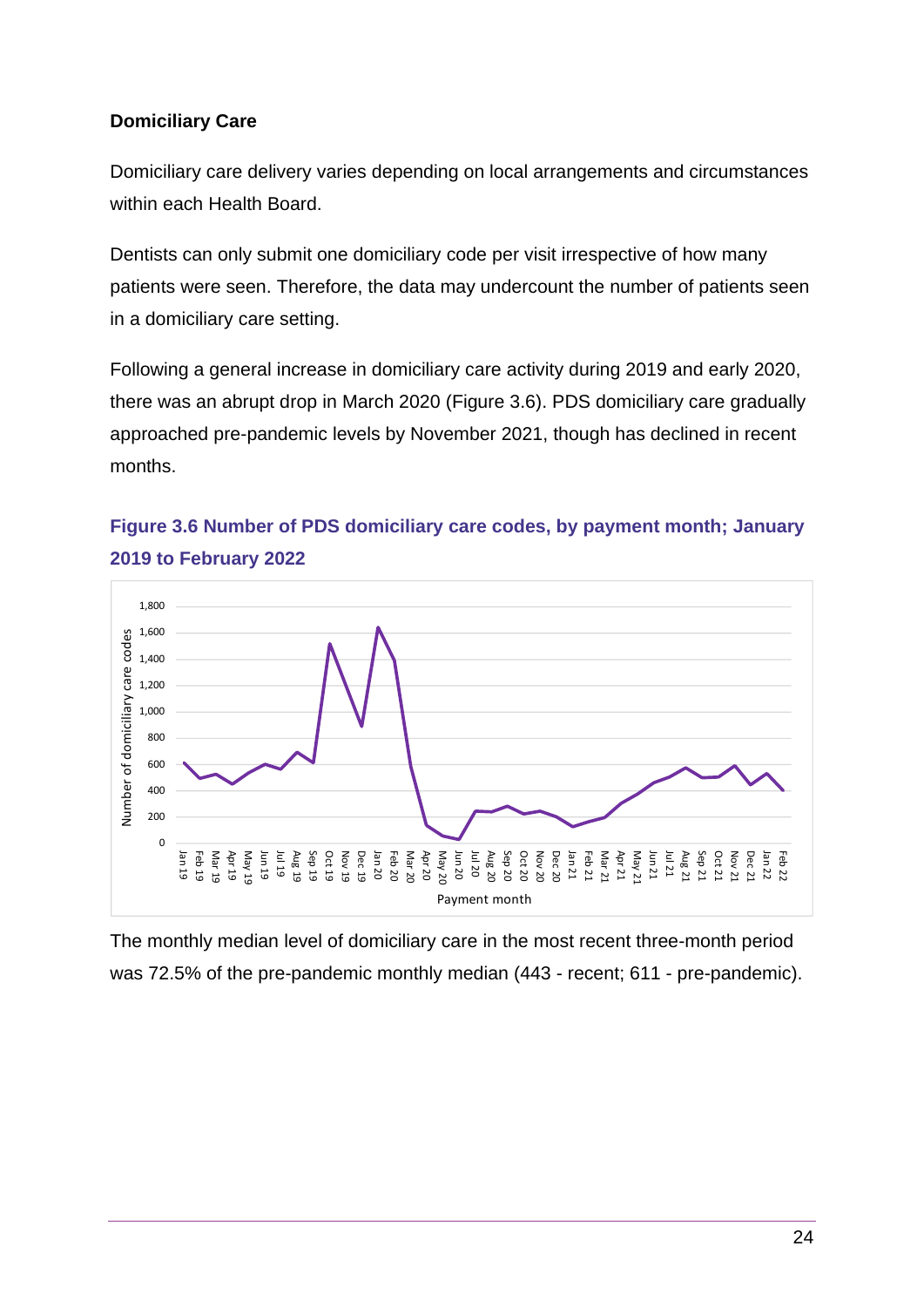# <span id="page-25-0"></span>**Hospital Dental Service**

Hospital Dental Service (HDS) is a secondary care service which accepts patients on referral from medical and dental practitioners. In the HDS, patients can be either treated in outpatient clinics or, depending on what treatment is required, admitted as an inpatient or a day case<sup>15</sup>.

#### **HDS Dental Extractions**

Prior to the pandemic, dental extraction under general anaesthetic was the most common reason for elective hospital admissions in children<sup>16</sup>.

The number of HDS dental extractions reduced during the first national lockdown and remains below pre-pandemic levels (Figure 4.1).



### **Figure 4.1 Number of HDS dental extractions, by month; January 2019 to February 2022\***

\*Data for the last 3 months may not be complete due to submissions still pending

The monthly median number of HDS dental extractions in the most recent threemonth period is 49.2% of the pre-pandemic monthly median for children (310 recent; 630 - pre-pandemic) and 35.4% of the pre-pandemic monthly median for adults (175 - recent; 494 - pre-pandemic).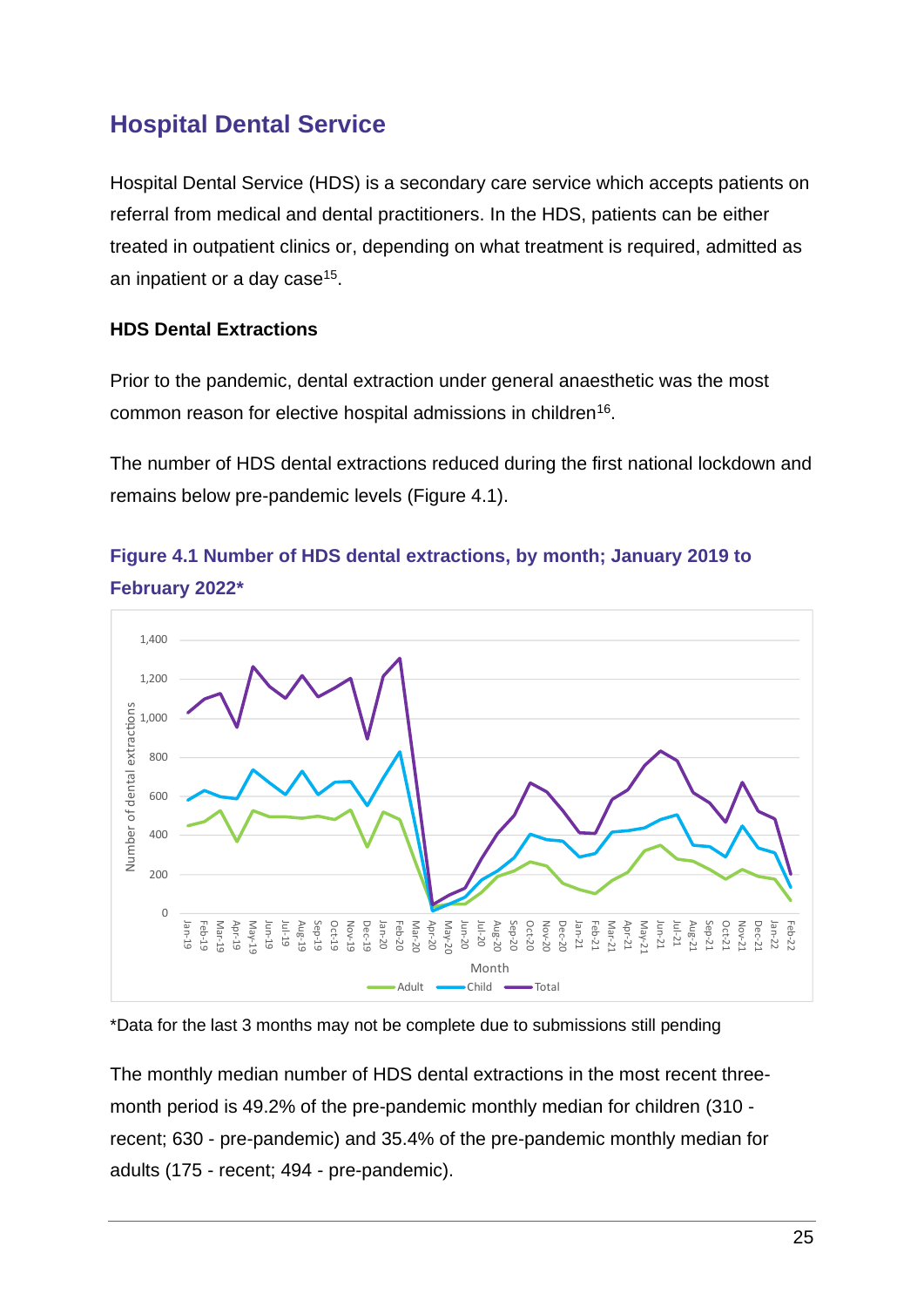#### **New Outpatient Attendances for Dental Specialties**

The number of new dental consultations (for all dental specialties) in hospital outpatient clinics dropped in March 2020. There has been some recovery (Figure 4.2).





\*Data for the last 3 months may not be complete due to submissions still pending

The monthly median number of dental consultations in the most recent three-month period is 61.5% of the pre-pandemic monthly median (10,674 - recent; 17,349 - prepandemic).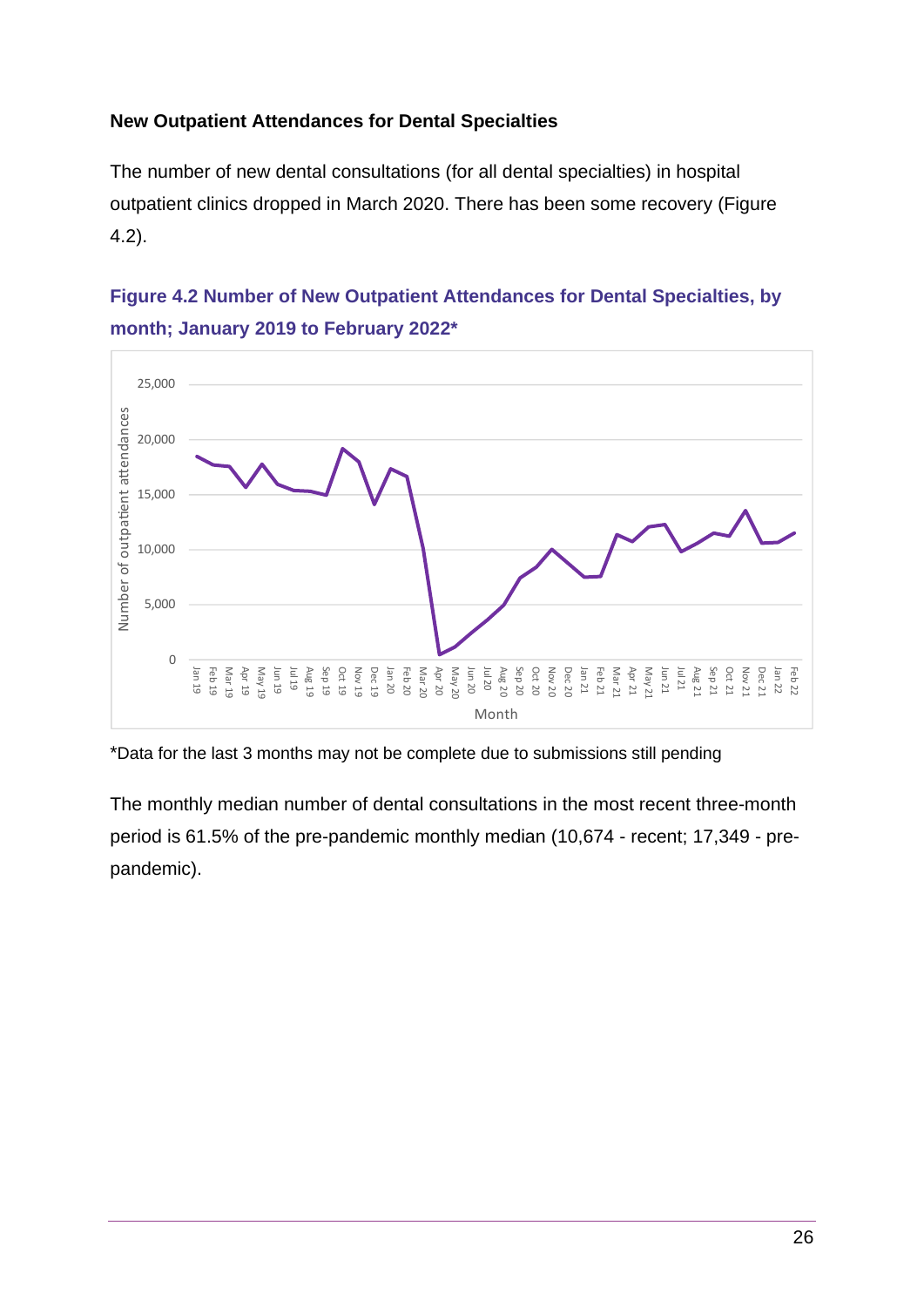### <span id="page-27-0"></span>**Out of Hours - NHS24 Dental Calls**

NHS24 is Scotland's national telehealth and telecare organisation, one of Scotland's seven special health boards and includes two types of services: NHS Inform and the 111 Service. The 111 service provides urgent care and advice when GP, pharmacy, or dental practices are closed<sup>17</sup>.

There was an increase in the number of NHS 24 111 calls relating to dental care during the early days of the pandemic (Figure 5).



**Figure 5 Number of NHS24 111 calls, by month; January 2019 to February 2022**

The monthly median number of NHS24 111 dental calls during the most recent threemonth period was higher than the pre-pandemic monthly median by 15% for children (714 - recent; 621 - pre-pandemic) and 20.6% higher for adults (6,270 - recent; 5,199 - pre-pandemic).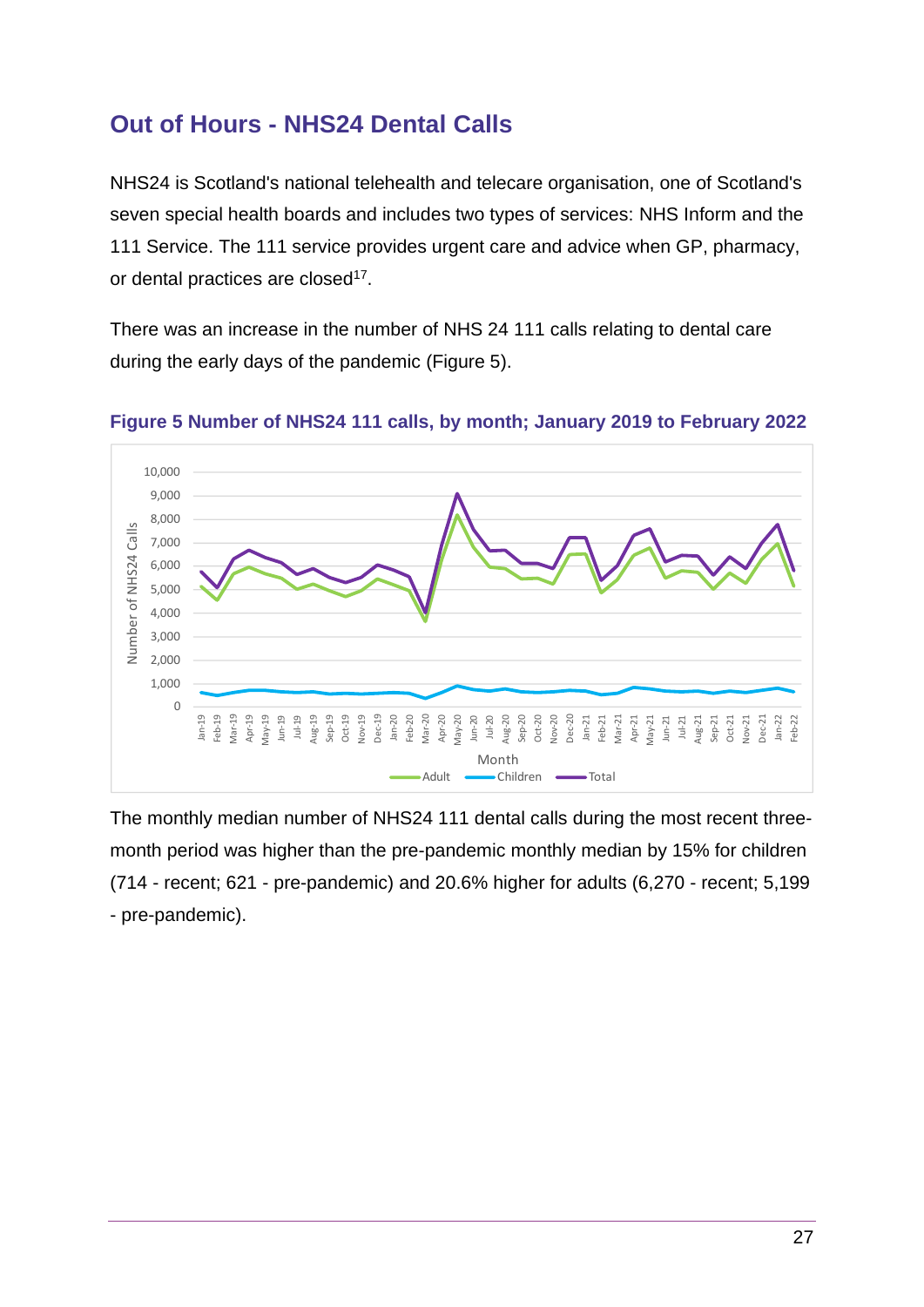### <span id="page-28-0"></span>**Oral Health Improvement Programmes**

In Scotland, there are five national oral health improvement programmes targeted at various priority groups across the life course. These include Childsmile (for children), Smile4life (for people experiencing homelessness), Mouth Matters (for prisoners), Open Wide (for adults with additional care needs) and Caring for Smiles (for dependent older people). Data are currently available for Childsmile and Caring for Smiles.

#### **Childsmile**

The impact of the COVID-19 pandemic on children's oral health in Scotland is not yet fully known or understood. The National Dental Inspection Programme (NDIP) in Scotland provides both annual population epidemiological data on primary school age children (Primary 1 (5-year-olds) and Primary 7(11-year-olds)), as well as identifying urgent dental needs among individual children and directing them into appropriate dental care. NDIP data had shown a continuous population improvement in child oral health in recent years<sup>18</sup>. However, due to the pandemic, this programme was paused in the school year 2020-21 and it will only partially be restarted in the school year 2021-22.

The improvements in Scotland's child oral health population observed for over a decade have been shown to be driven by the world leading national child oral health improvement programme for Scotland (Childsmile) 19,20 . However, this multifaceted public health improvement programme delivered in nurseries and schools (daily supervised toothbrushing and fluoride varnishing), in communities (dental health support workers) and in primary care dental practices (clinical dental prevention) has been paused through the pandemic.

Revised guidance and protocols have been produced to support the recovery of this programme. The return of Childsmile is reliant on partnerships between NHS dental services and local authority education departments. While Scottish Government national guidance for education establishments <sup>21,22</sup> does enable dental services to go into these settings, there has been variation in local interpretation and opportunity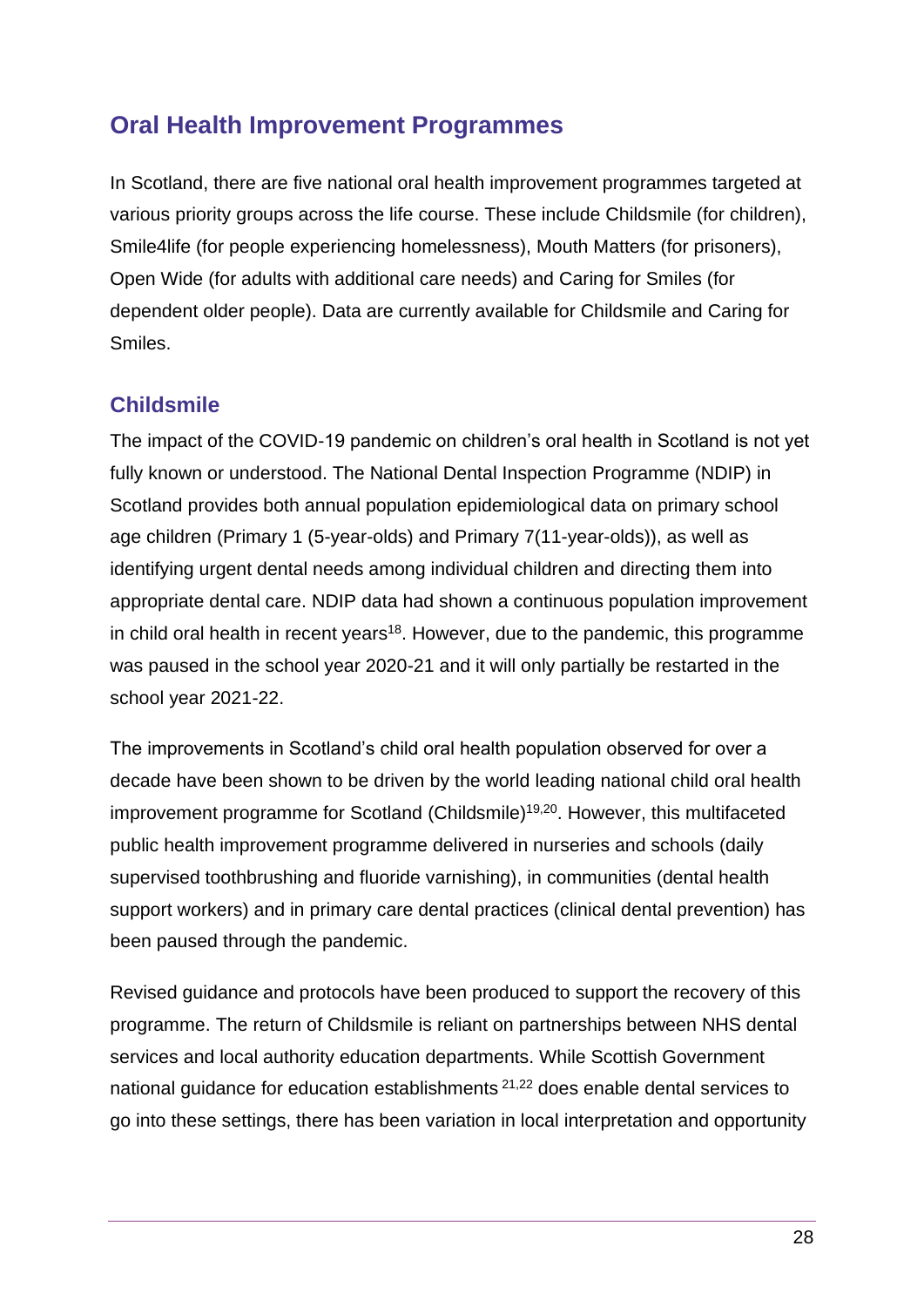(e.g. staff redeployment and localised outbreaks of infection) impacting on the restart of Childsmile and NDIP programmes in nurseries and schools.

The impact of COVID-19 on the Childsmile programme has been examined in this report by assessing the number of Childsmile toothbrushing monitoring nursery visits and the number of nurseries participating in fluoride varnishing across Scotland. It is important to note that the number of Childsmile toothbrushing monitoring nursery visits do not indicate whether supervised daily toothbrushing is happening in nurseries (this will be known at the end of the school year), however, it does give an indication of the routine Childsmile programme monitoring activities both pre- and since the pandemic started.

#### **Childsmile toothbrushing monitoring visits to nurseries**

Figure 6.1 presents data on Childsmile toothbrushing monitoring visits to nurseries. Monitoring visits are limited to term time and nurseries typically receive one visit per term.

### **Figure 6.1 Percentage of nurseries receiving a Childsmile toothbrushing monitoring visit, by month; February 2019 to February 2022**



#### Source: University of Dundee Health Informatics Centre Childsmile database

The monthly median percentage of nurseries visited for toothbrushing monitoring for the most recent three-month period is 20.8% of the pre-pandemic monthly median (4.1% - recent; 19.5% - pre-pandemic).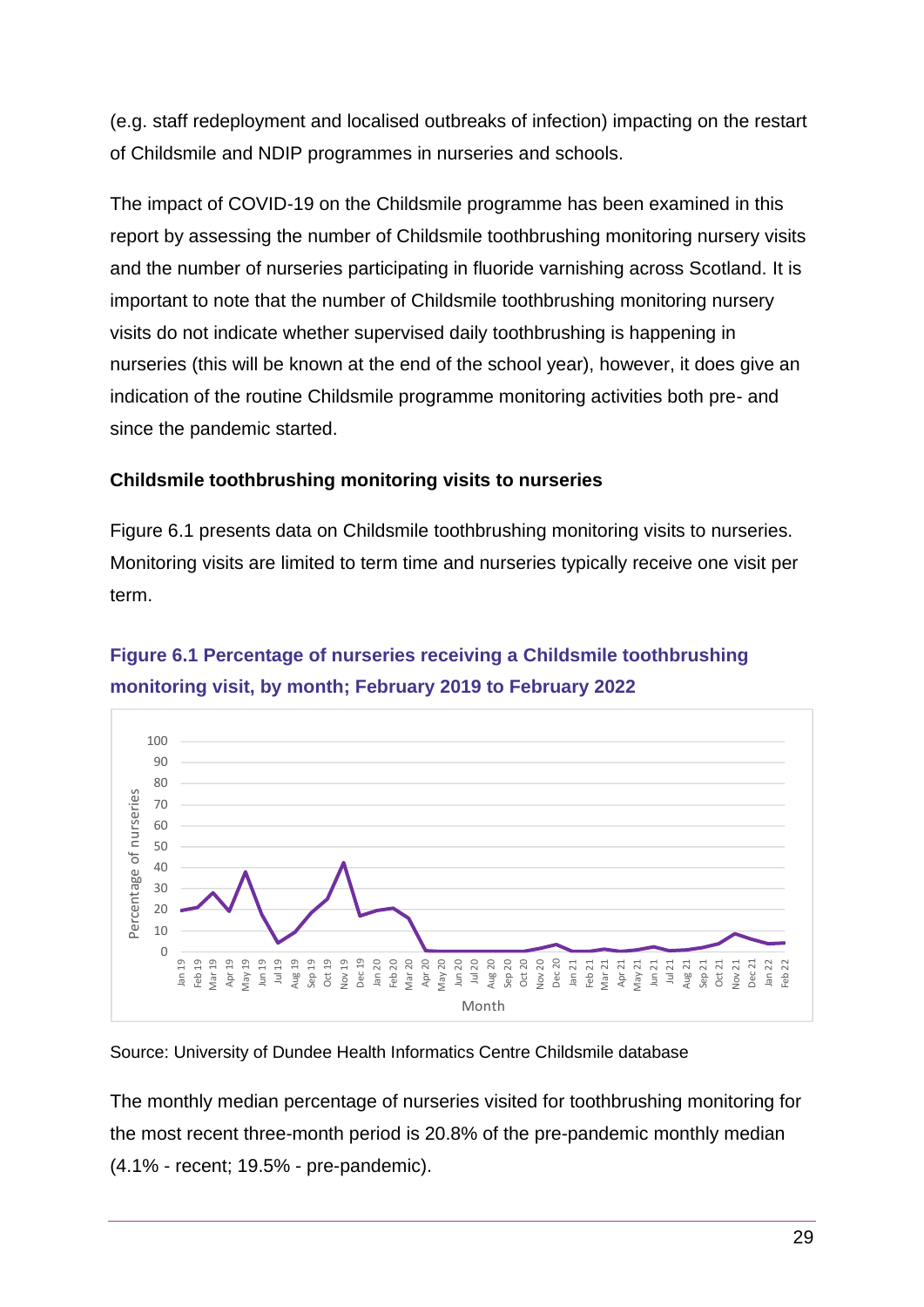#### **Childsmile Fluoride Varnishing in nurseries**

Figure 6.2 presents the percentage of nurseries that participated in fluoride varnishing each month.





Source: University of Dundee Health Informatics Centre Childsmile database

The monthly median percentage of nurseries visited for fluoride varnishing for the most recent three-month period is 48.8% of the pre-pandemic monthly median (20.6% - recent; 42.1% - pre-pandemic).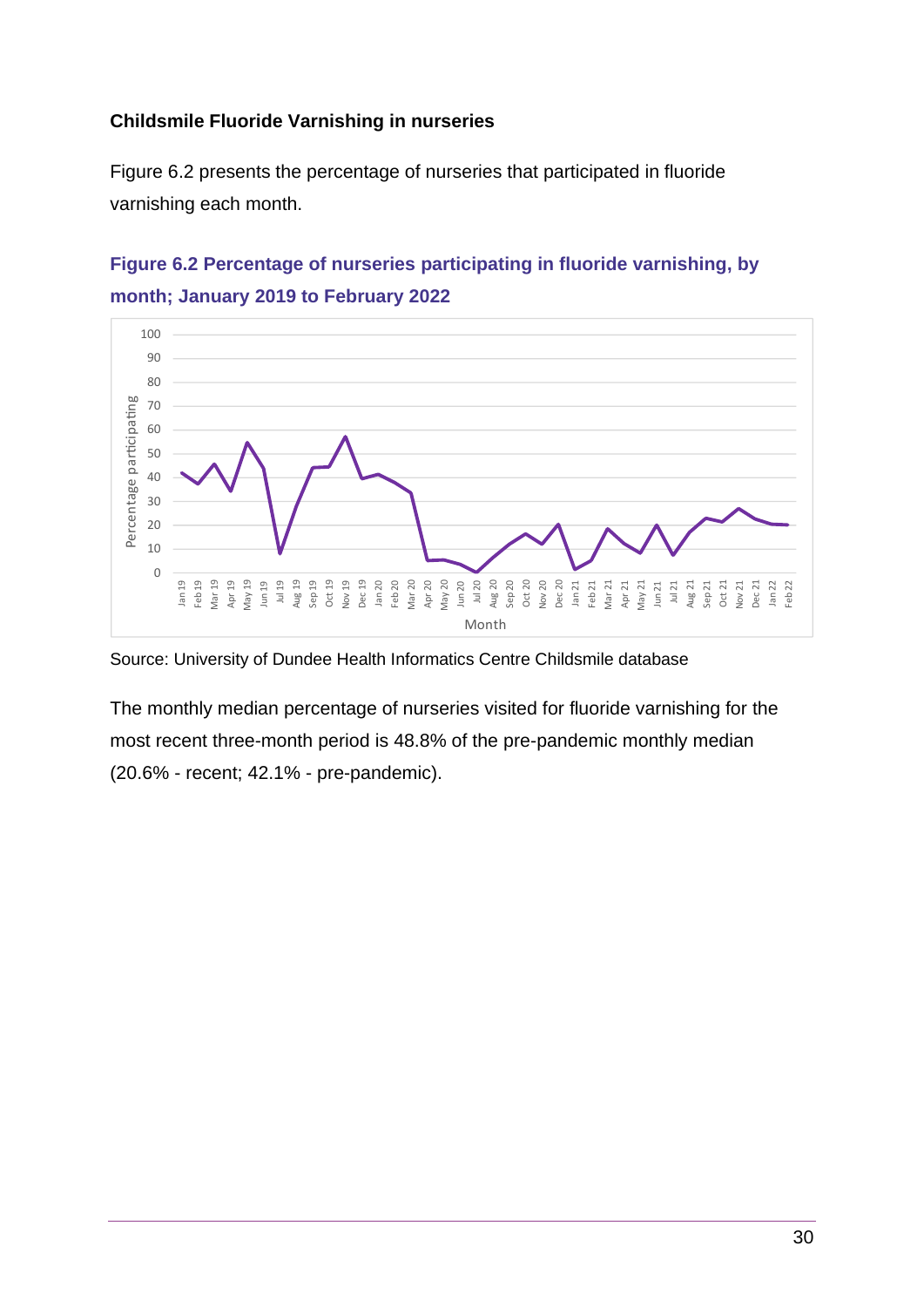### **Caring for Smiles**

Caring for Smiles provides training and support to health and social care staff in delivering daily oral care to dependent older people. The training includes nonaccredited and Scottish Credit and Qualifications Framework (SCQF) accredited training. This is usually in-person training delivered within care homes or other central venues and can include classroom-based learning, practical demonstrations, reflective practice accounts and a final direct observation of practice.

Over the course of the pandemic as in-person training has been paused, other methods such as online training and training videos have also been utilised. Staff trained across the course of the pandemic included care home staff, care at home staff, supported living staff, NHS staff, student nurses, organisations for people with learning disabilities and their families and a healthcare support worker academy.

Quarterly training figures are obtained from oral health improvement teams in NHS Boards across Scotland. In the financial year 2019/2020, 2,623 health and social care staff were trained, with 890 being trained in the quarter immediately before the pandemic (Figure 7.1). In the early period of the pandemic no staff were trained. This slowly began to increase until December 2020 but fell during the second lockdown in January to March 2021. In total, 218 staff were trained in the financial year 2020/2021. From April 2021 the number of staff trained has shown some recovery.



**Figure 7 Caring for Smiles - Number of Health and Social Care staff trained in Scotland**

Source: Caring for Smiles Programme, via Oral Health Improvement Teams in NHS Boards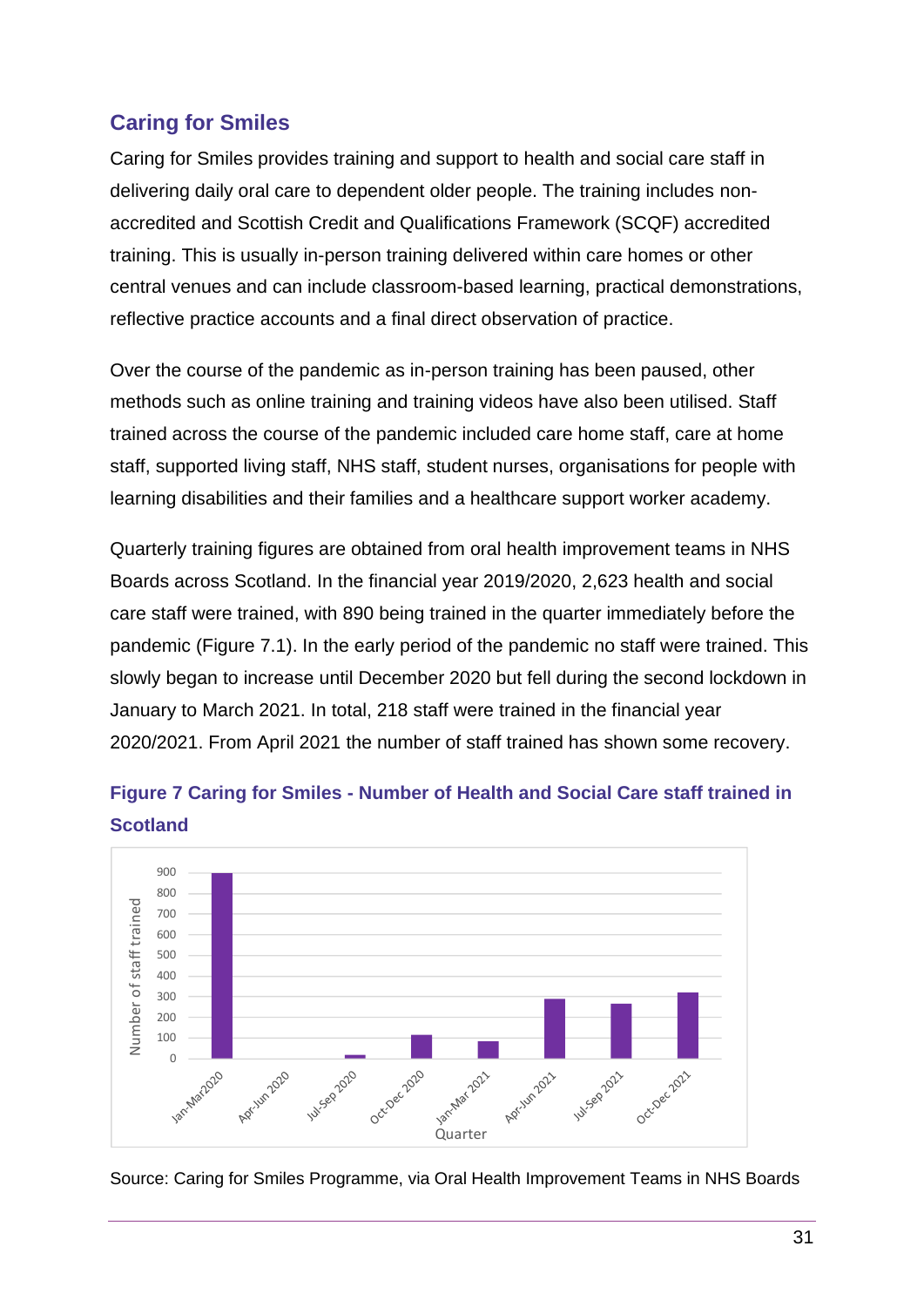# <span id="page-32-0"></span>**Glossary**

#### **Caring for Smiles**

National oral health improvement programme for dependent older people in Scotland.

#### **Childsmile**

National oral health improvement programme for children in Scotland.

#### **MIDAS**

Management Information & Dental Accounting System. Computerised payment system for GDS and PDS dentists.

#### **SIMD**

Scottish Index of Multiple Deprivation. Data in this report are analysed by the 'Scotland level' Scottish Index of Multiple Deprivation (SIMD) population-weighted quintiles. Each quintile consists of approximately 20% of the population living in Scotland, where SIMD 1 represents the 20% of the population living in the most deprived areas and SIMD 5 represents the 20% living in the least deprived areas.

#### **Triage Activity Codes**

Triage activity codes were not claimed prior to June 2020 and were brought in during the COVID-19 pandemic for use initially in the Urgent Dental Care Centres but were also then used in GDS and PDS as services remobilised. These codes cover some items which could be considered emergency treatment, including telephone triage, advice, and prescription.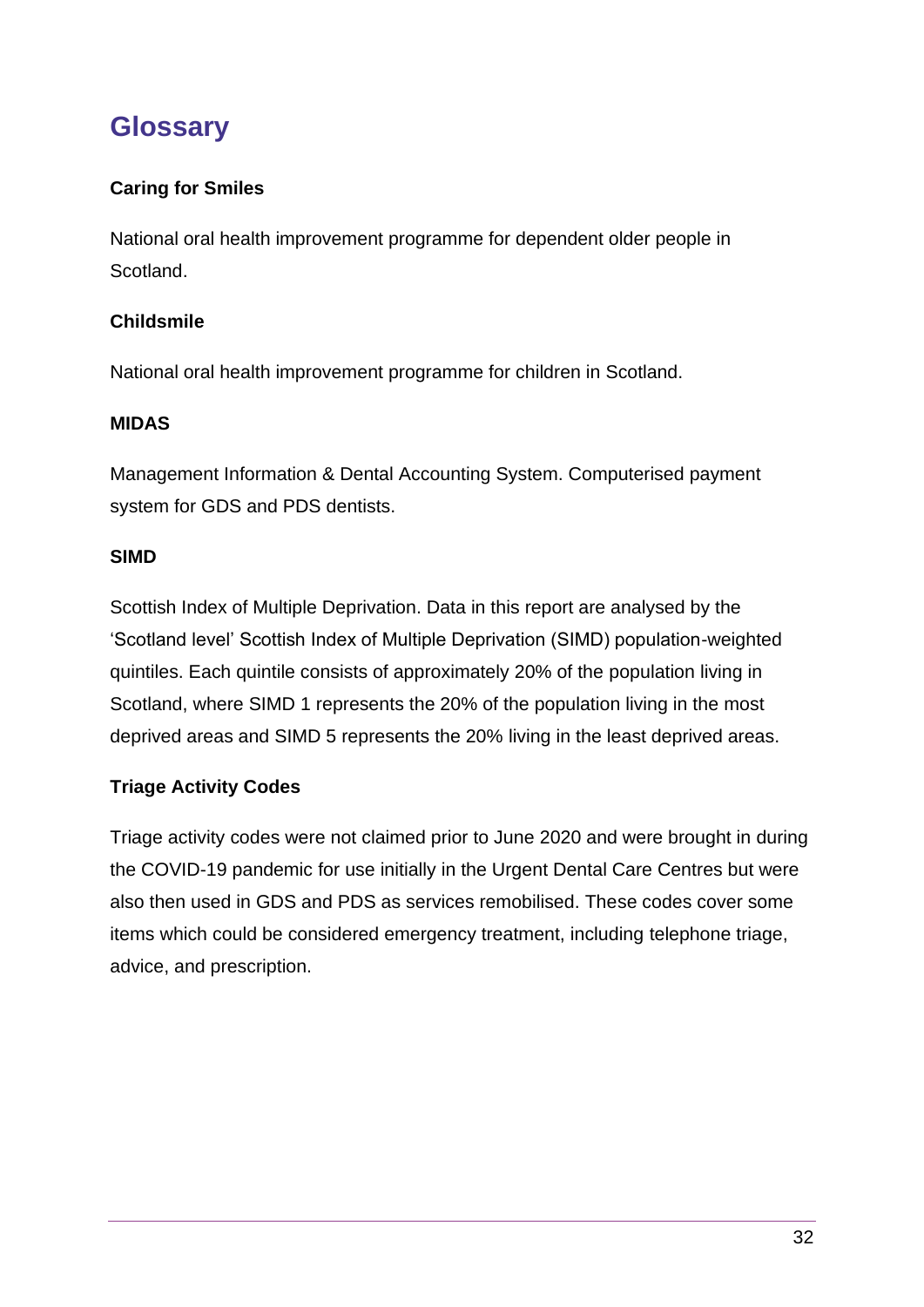#### **Methods:**

#### **Calculated Median**

The calculated median value is used for comparison between the 13 pre-pandemic months (January 2019 to January 2020) and the most recent three-month period in the pandemic (December 2021 to February 2022). The use of median month activity in these periods was considered a better measure of the average level of activity during each period than comparing activity in individual calendar months (e.g. January 2022 with January 2020).

In November 2019, PDS activity going back to 2012 was uploaded into MIDAS resulting in a spike in activity for that payment month. Therefore, PDS figures for November 2019 are omitted from this report. As a result, for PDS, the median is calculated as the highest between the  $6<sup>th</sup>$  and  $7<sup>th</sup>$  middle values in the pre-pandemic median.

#### **Slope Inequality Index**

One of the recommended tests of absolute health inequality, as it reflects the entire socioeconomic status distribution and weights for the population share in the respective groups. SII may be interpreted as the absolute difference overall in the median monthly numbers of primary care dental contacts when moving across the SIMD categories and is indicative of the total experience of individuals in the whole population.

#### **Relative Inequality Index**

One of the recommended tests of relative health inequality, as it reflects the entire socioeconomic status distribution and weights for the population share in the respective groups. RII can be interpreted as the relative difference overall in the median monthly numbers of primary care dental contacts when moving across the SIMD categories. It can be calculated by dividing the SII by the weighted mean of the median numbers of primary care dental contacts in the population.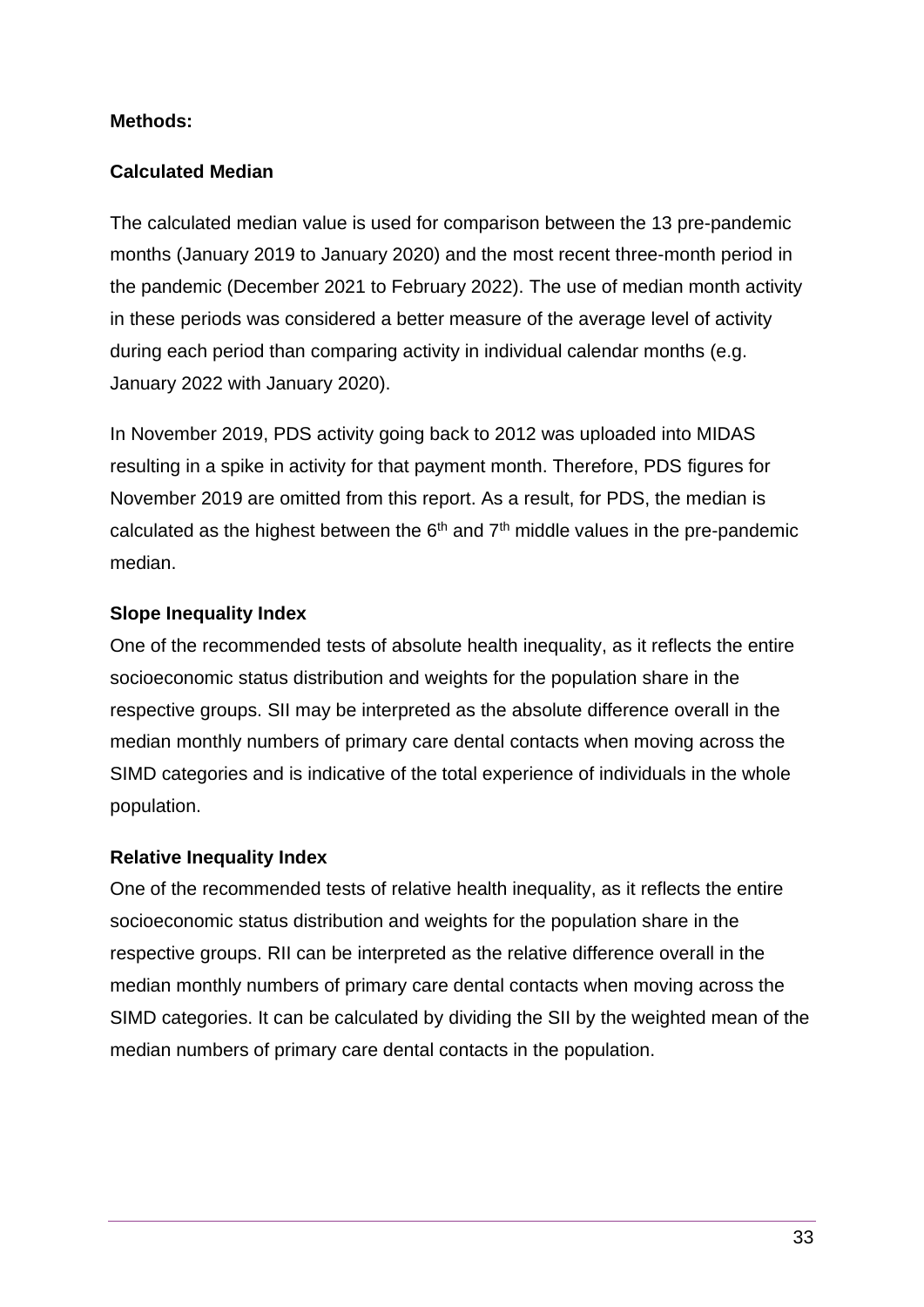# <span id="page-34-0"></span>**References**

- 1. SPICE (2022) Timeline of Coronavirus (COVID-19) in Scotland. Available: **[https://spice-spotlight.scot/2022/03/18/timeline-of-coronavirus-covid-19-in](https://spice-spotlight.scot/2022/03/18/timeline-of-coronavirus-covid-19-in-scotland/)[scotland/](https://spice-spotlight.scot/2022/03/18/timeline-of-coronavirus-covid-19-in-scotland/)** [Accessed March 2022]
- 2. WHO (2020) World Health Organisation: Director-General's opening remarks at the media briefing on COVID-19 - 11 March 2020. Available: **<https://www.who.int/director-general/speeches/detail/>** [Accessed March 2022]
- 3. National Infection Prevention and Control Manual (NIPCM): Winter (21/22), Respiratory Infections in Health and Care Settings Infection Prevention and Control (IPC) Addendum **[https://www.nipcm.hps.scot.nhs.uk/winter-2122](https://www.nipcm.hps.scot.nhs.uk/winter-2122-respiratory-infections-in-health-and-care-settings-infection-prevention-and-control-ipc-addendum/) [respiratory-infections-in-health-and-care-settings-infection-prevention-and](https://www.nipcm.hps.scot.nhs.uk/winter-2122-respiratory-infections-in-health-and-care-settings-infection-prevention-and-control-ipc-addendum/)[control-ipc-addendum/](https://www.nipcm.hps.scot.nhs.uk/winter-2122-respiratory-infections-in-health-and-care-settings-infection-prevention-and-control-ipc-addendum/)** [Accessed April 2022]
- 4. Chief Nursing Officer: De-escalation of COVID-19 infection prevention and control (IPC) measures in Health and Social Care settings to alleviate system pressures. Available: **[https://www.sehd.scot.nhs.uk/dl/DL\(2022\)07.pdf](https://www.sehd.scot.nhs.uk/dl/DL(2022)07.pdf)** [Accessed April 2022]
- 5. Chief Dental Officer & Dentistry Division: Remobilisation of NHS Dental Services in Scotland. Available: **[https://www.scottishdental.org/wp](https://www.scottishdental.org/wp-content/uploads/2020/05/CDO-Letter-Remobilisation-of-NHS-Dental-Services-20-May-2020.pdf)[content/uploads/2020/05/CDO-Letter-Remobilisation-of-NHS-Dental-](https://www.scottishdental.org/wp-content/uploads/2020/05/CDO-Letter-Remobilisation-of-NHS-Dental-Services-20-May-2020.pdf)[Services-20-May-2020.pdf](https://www.scottishdental.org/wp-content/uploads/2020/05/CDO-Letter-Remobilisation-of-NHS-Dental-Services-20-May-2020.pdf)** [Accessed April 2022]
- 6. Chief Dental Officer & Dentistry Division: Remobilisation of NHS Dental Services in Scotland. Available: **[https://www.scottishdental.org/wp](https://www.scottishdental.org/wp-content/uploads/2020/06/NHS-Dentistry-Remobilisation-letter-18-June-2020.pdf)[content/uploads/2020/06/NHS-Dentistry-Remobilisation-letter-18-June-](https://www.scottishdental.org/wp-content/uploads/2020/06/NHS-Dentistry-Remobilisation-letter-18-June-2020.pdf)[2020.pdf](https://www.scottishdental.org/wp-content/uploads/2020/06/NHS-Dentistry-Remobilisation-letter-18-June-2020.pdf)** [Accessed April 2022]
- 7. Chief Dental Officer & Dentistry Division: Phase 3 Remobilisation. Available:**[https://www.scottishdental.org/wp](https://www.scottishdental.org/wp-content/uploads/2020/06/DC20200624RemobilisationPhase3.pdf)[content/uploads/2020/06/DC20200624RemobilisationPhase3.pdf](https://www.scottishdental.org/wp-content/uploads/2020/06/DC20200624RemobilisationPhase3.pdf)** [Accessed April 2022]
- 8. Dentistry & Optometry Division: the future of NHS dental services. Available: **[https://www.scottishdental.org/wp-content/uploads/2020/10/CDO-Letter-](https://www.scottishdental.org/wp-content/uploads/2020/10/CDO-Letter-NHS-Dental-Remobilisation-12-October-2020.pdf)[NHS-Dental-Remobilisation-12-October-2020.pdf](https://www.scottishdental.org/wp-content/uploads/2020/10/CDO-Letter-NHS-Dental-Remobilisation-12-October-2020.pdf)** [Accessed April 2022]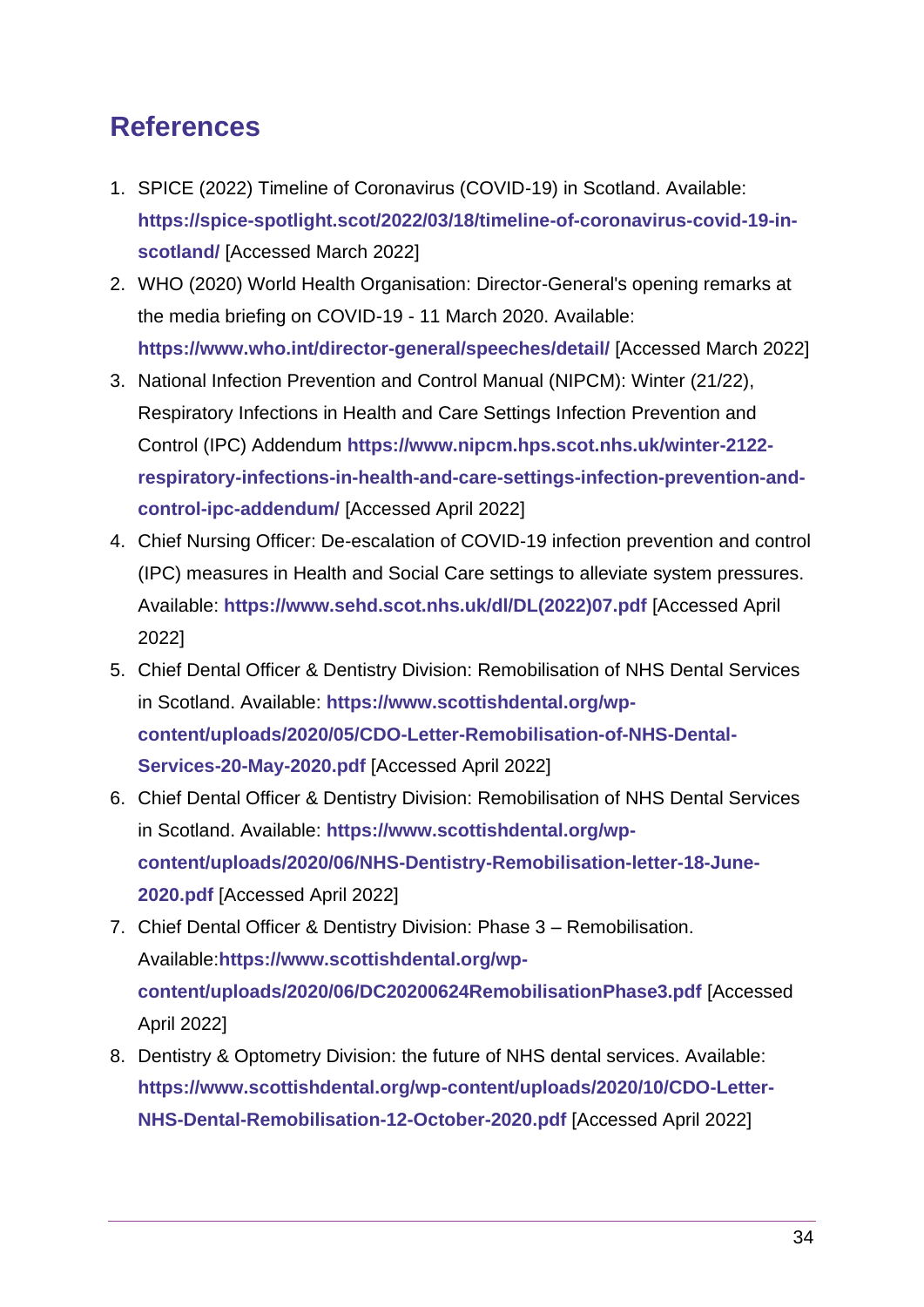- 9. Chief Nursing Officer: De-escalation of COVID-19 infection prevention and control (IPC) measures in Health and Social Care settings to alleviate system pressures. Available: **[https://www.scottishdental.org/wp](https://www.scottishdental.org/wp-content/uploads/2022/04/DL202207.pdf)[content/uploads/2022/04/DL202207.pdf](https://www.scottishdental.org/wp-content/uploads/2022/04/DL202207.pdf)** [Accessed April 2022]
- 10. Scottish Dental: CDO(2022)2 CDO Letter Updated Standard Operating Procedures (SOP). Available: **[https://www.scottishdental.org/cdo20222-cdo](https://www.scottishdental.org/cdo20222-cdo-letter-updated-standard-operating-procedures-sop/)[letter-updated-standard-operating-procedures-sop/](https://www.scottishdental.org/cdo20222-cdo-letter-updated-standard-operating-procedures-sop/)** [Accessed April 2022]
- 11.Public Health Scotland (PHS): Scottish Index of Multiple Deprivation (SIMD). Available: **[www.isdscotland.org/Products-and-Services/GPD-](http://www.isdscotland.org/Products-and-Services/GPD-Support/Deprivation/SIMD/)[Support/Deprivation/SIMD/](http://www.isdscotland.org/Products-and-Services/GPD-Support/Deprivation/SIMD/)** [Accessed April 2022]
- 12.Public Health Scotland (PHS) Dental statistics registration and participation: Statistics as at 30 September, 2021. Available at: **[https://publichealthscotland.scot/publications/dental-statistics-registration](https://publichealthscotland.scot/publications/dental-statistics-registration-and-participation/dental-statistics-nhs-registration-and-participation-25-january-2022/)[and-participation/dental-statistics-nhs-registration-and-participation-25](https://publichealthscotland.scot/publications/dental-statistics-registration-and-participation/dental-statistics-nhs-registration-and-participation-25-january-2022/) [january-2022/](https://publichealthscotland.scot/publications/dental-statistics-registration-and-participation/dental-statistics-nhs-registration-and-participation-25-january-2022/)** [Accessed March 2022]
- 13. Scottish Dental: STATEMENT OF DENTAL REMUNERATION AMENDMENT NO. 144. Available at: **[https://www.scottishdental.org/wp](https://www.scottishdental.org/wp-content/uploads/2020/06/Amendment-No-144.pdf)[content/uploads/2020/06/Amendment-No-144.pdf](https://www.scottishdental.org/wp-content/uploads/2020/06/Amendment-No-144.pdf)** [Accessed April 2022]
- 14.Chief Dental Officer & Dentistry Division: Practices should operate on an Advice: Analgesia: Anti-microbial basis. Available at: **[https://www.scottishdental.org/wp-content/uploads/2020/03/CDO-Letter-](https://www.scottishdental.org/wp-content/uploads/2020/03/CDO-Letter-Cessation-of-Routine-Dental-Care-Further-Advice-23-March-2020.pdf)[Cessation-of-Routine-Dental-Care-Further-Advice-23-March-2020.pdf](https://www.scottishdental.org/wp-content/uploads/2020/03/CDO-Letter-Cessation-of-Routine-Dental-Care-Further-Advice-23-March-2020.pdf)** [Accessed April 2022]
- 15.Public Health Scotland. Hospital Dental Service, 2020. Available at **[https://www.isdscotland.org/Health-Topics/Dental-Care/Hospital-Dental-](https://www.isdscotland.org/Health-Topics/Dental-Care/Hospital-Dental-Service/)[Service/](https://www.isdscotland.org/Health-Topics/Dental-Care/Hospital-Dental-Service/)** [Accessed March 2022]
- 16.Moles DR, Ashley P. Hospital admissions for dental care in children: England 1997-2006. British dental journal. 2009 Apr;206(7): E14-E14. [Accessed April 2022]
- 17.National Health Service (NHS24) NHS 111 and NHS inform, 2022. Available at: **<https://www.nhs24.scot/>** [Accessed April 2022]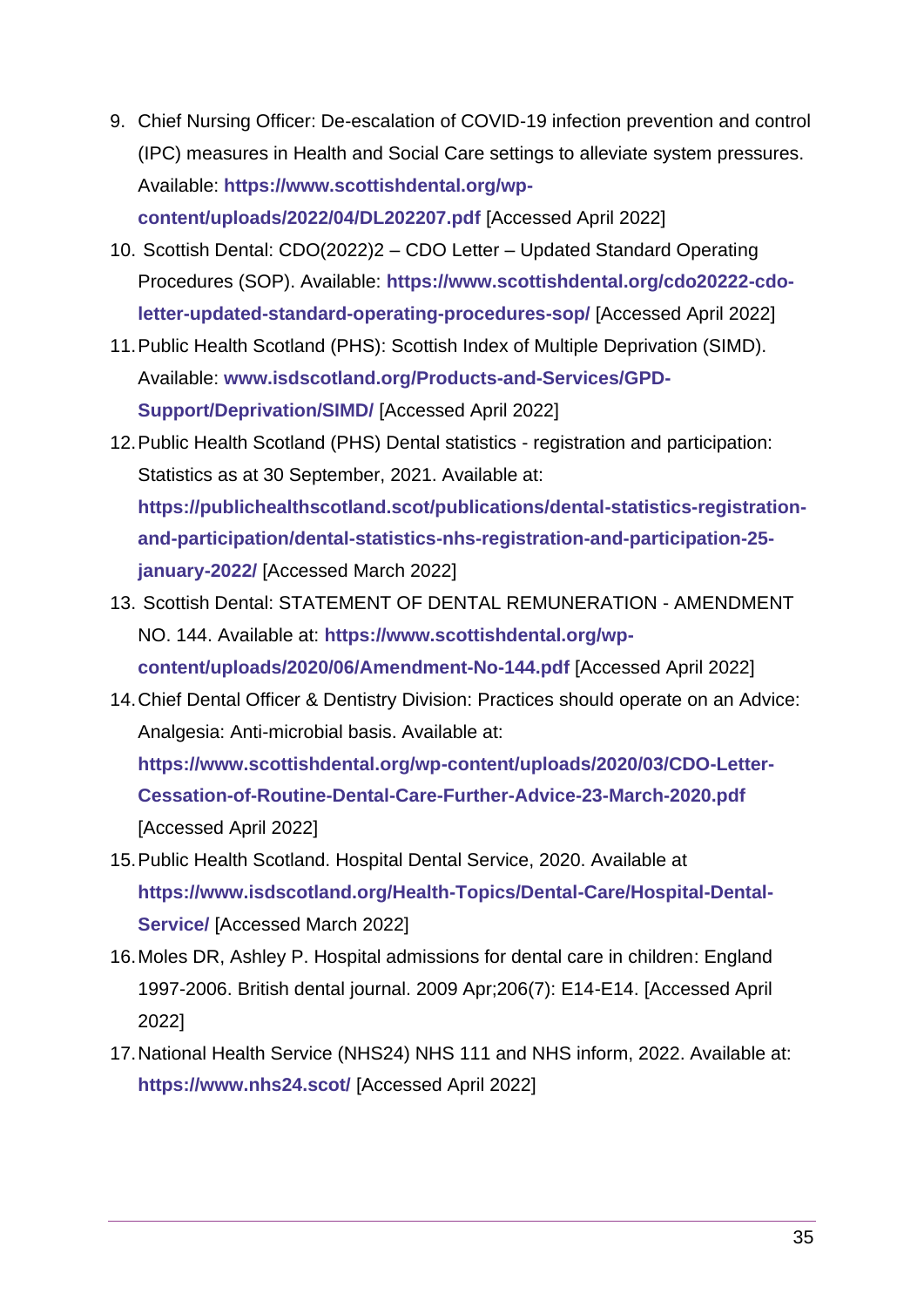- 18.National Dental Inspection Programme (NDIP) 2020 Report. Public Health Scotland, 2020. **[https://www.scottishdental.org/wp](https://www.scottishdental.org/wp-content/uploads/2020/10/2020-10-20-ndip-report.pdf)[content/uploads/2020/10/2020-10-20-ndip-report.pdf](https://www.scottishdental.org/wp-content/uploads/2020/10/2020-10-20-ndip-report.pdf)** [Accessed March 2022]
- 19.Childsmile. Childsmile improving the oral health of children in Scotland, 2022: Available at: **<http://www.child-smile.org.uk/>** [Accessed March 2022]
- 20.Macpherson LM, Anopa Y, Conway DI, McMahon AD. National supervised toothbrushing program and dental decay in Scotland. Journal of dental research. 2013 Feb;92(2):109-13. [Accessed April 2022]
- 21.Scottish Government. Coronavirus (COVID-19): guidance on reducing the risks in schools, 2021. Available at: **[https://www.gov.scot/publications/coronavirus](https://www.gov.scot/publications/coronavirus-covid-19-guidance-on-reducing-the-risks-in-schools/documents/)[covid-19-guidance-on-reducing-the-risks-in-schools/documents/](https://www.gov.scot/publications/coronavirus-covid-19-guidance-on-reducing-the-risks-in-schools/documents/)** [Accessed March 2022]
- 22.Scottish Government. Coronavirus (COVID-19): early learning and childcare services, 2022. Available at: **[https://www.gov.scot/publications/coronavirus](https://www.gov.scot/publications/coronavirus-covid-19-early-learning-childcare-services)[covid-19-early-learning-childcare-services](https://www.gov.scot/publications/coronavirus-covid-19-early-learning-childcare-services)** [Accessed March 2022]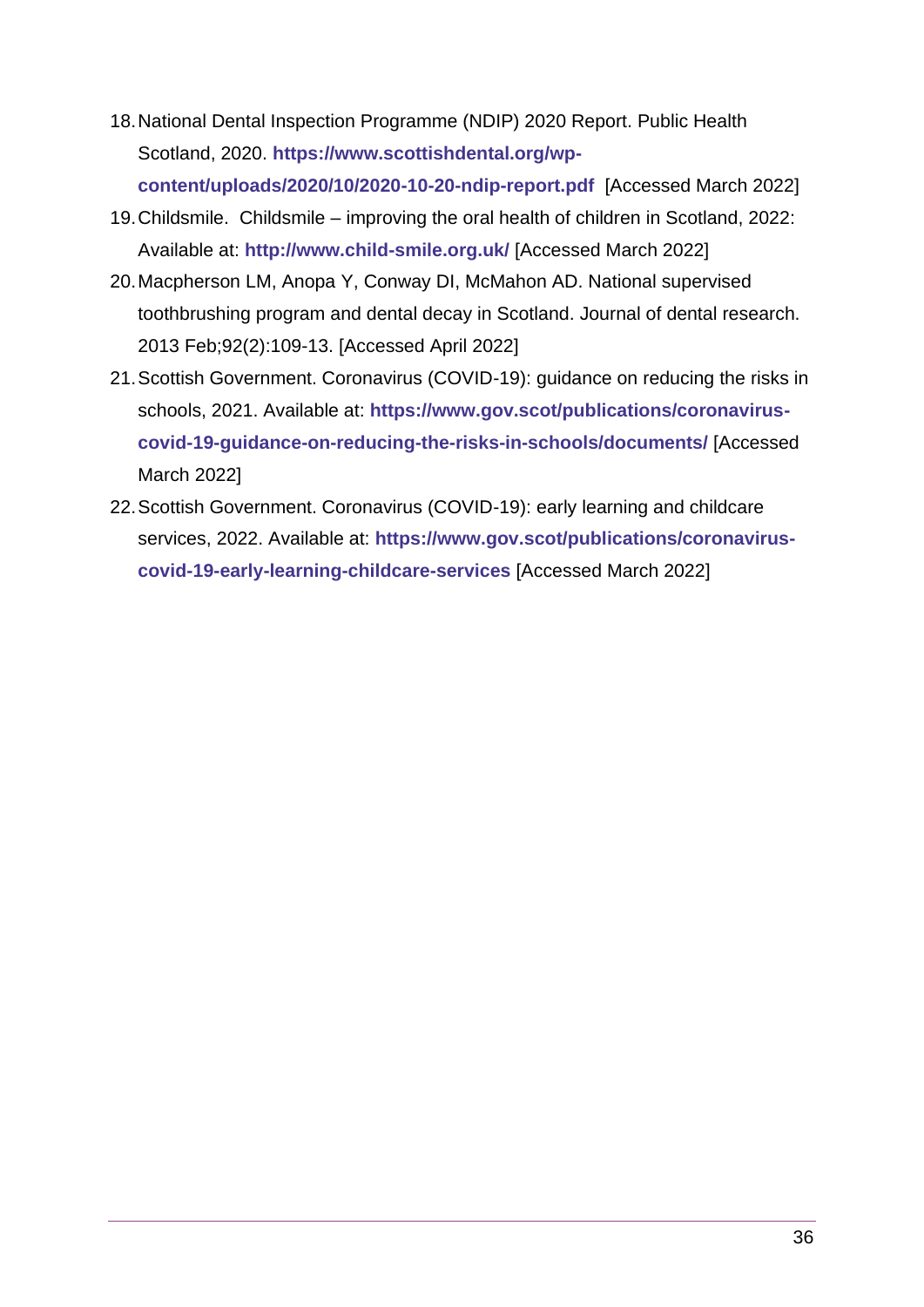# <span id="page-37-0"></span>**Acknowledgements**

#### **COVID-19 Dental Recovery Analysis group**

Abodunrin Aminu (University of Glasgow/PHS), Raymond Braid (PHS), Caroline Buchanan (PHS), Claire Clark (PHS), David Conway (PHS/University of Glasgow), Shauna Culshaw (University of Glasgow), Maura Edwards (PHS/NHS Ayrshire & Arran), Megan Gorman (PHS), William Mackay (University of West of Scotland), Ahmed Mahmoud (PHS), Alex McMahon (University of Glasgow/PHS), Andrea Sherriff (University of Glasgow/PHS), Chris Watling (PHS).

#### **Contributions from**

Leigh Deas (NHS Ayrshire & Arran), Peter King (NHS Lanarkshire), Lorna Macpherson (NDIP), Sara McDonald (PHS), Deborah Sigerson (PHS), William Wright (University of Glasgow).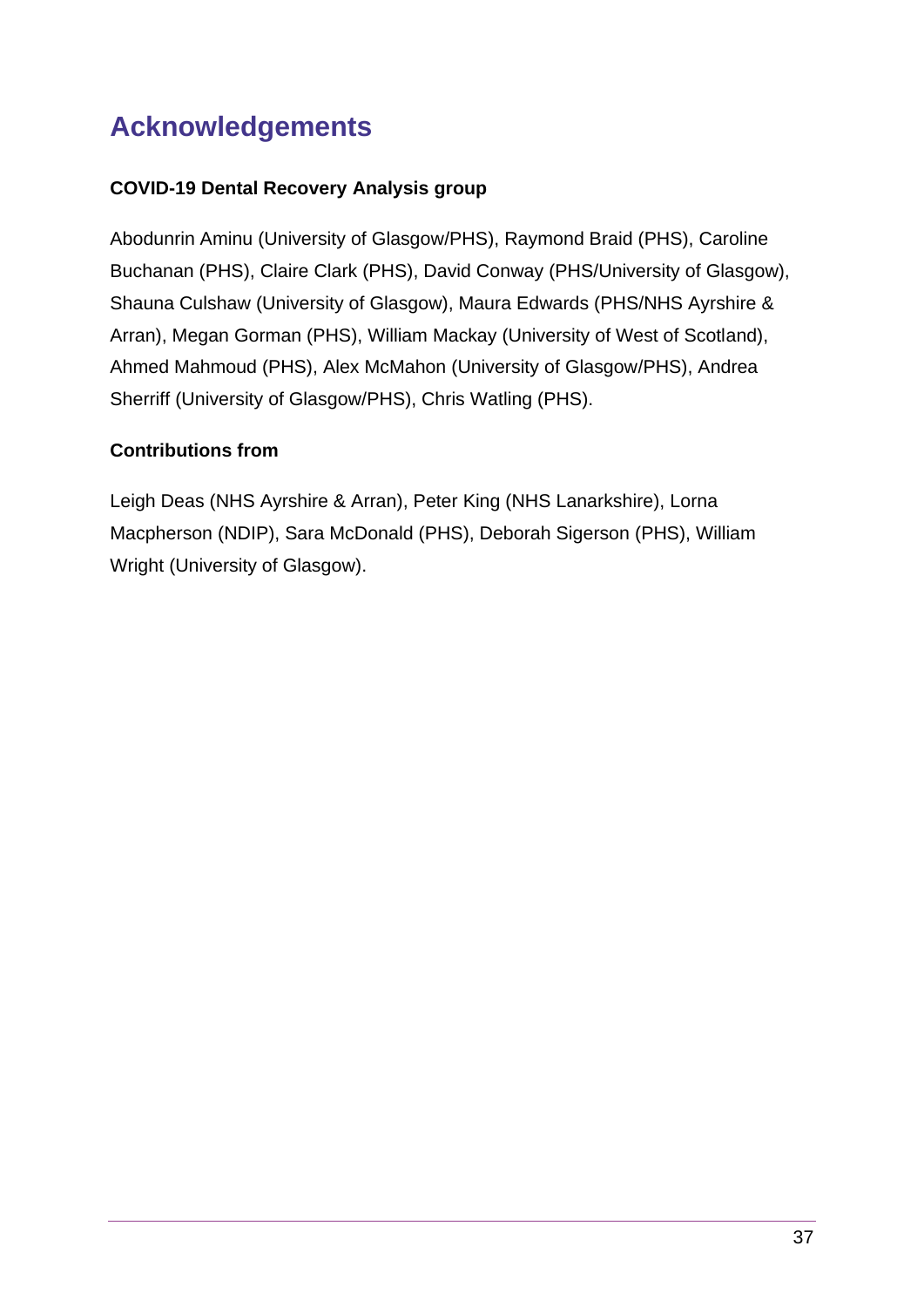# <span id="page-38-0"></span>**Contact**

#### **Ahmed Mahmoud**

Principal Information Analyst Public Health Scotland **[phs.dental-info@phs.scot](mailto:phs.dental-info@phs.scot)**

**David Conway** Honorary Consultant in Dental Public Health Public Health Scotland **[phs.dental-info@phs.scot](mailto:phs.dental-info@phs.scot)**

For all media enquiries please email **[phs.comms@phs.scot](mailto:phs.comms@phs.scot)** or call 0131 275 6105.

# <span id="page-38-1"></span>**Further information**

Further information and data for this publication are available from the **[publication](https://publichealthscotland.scot/ADD-THE-LINK-TO-YOUR-PUBLICATION-PAGE)  [page](https://publichealthscotland.scot/ADD-THE-LINK-TO-YOUR-PUBLICATION-PAGE)** on our website.

The next release of this publication is scheduled for 2023.

# <span id="page-38-2"></span>**Rate this publication**

Let us know what you think about this publication via. the link at the bottom of this **[publication page](https://publichealthscotland.scot/ADD-THE-LINK-TO-YOUR-PUBLICATION-PAGE)** on the PHS website.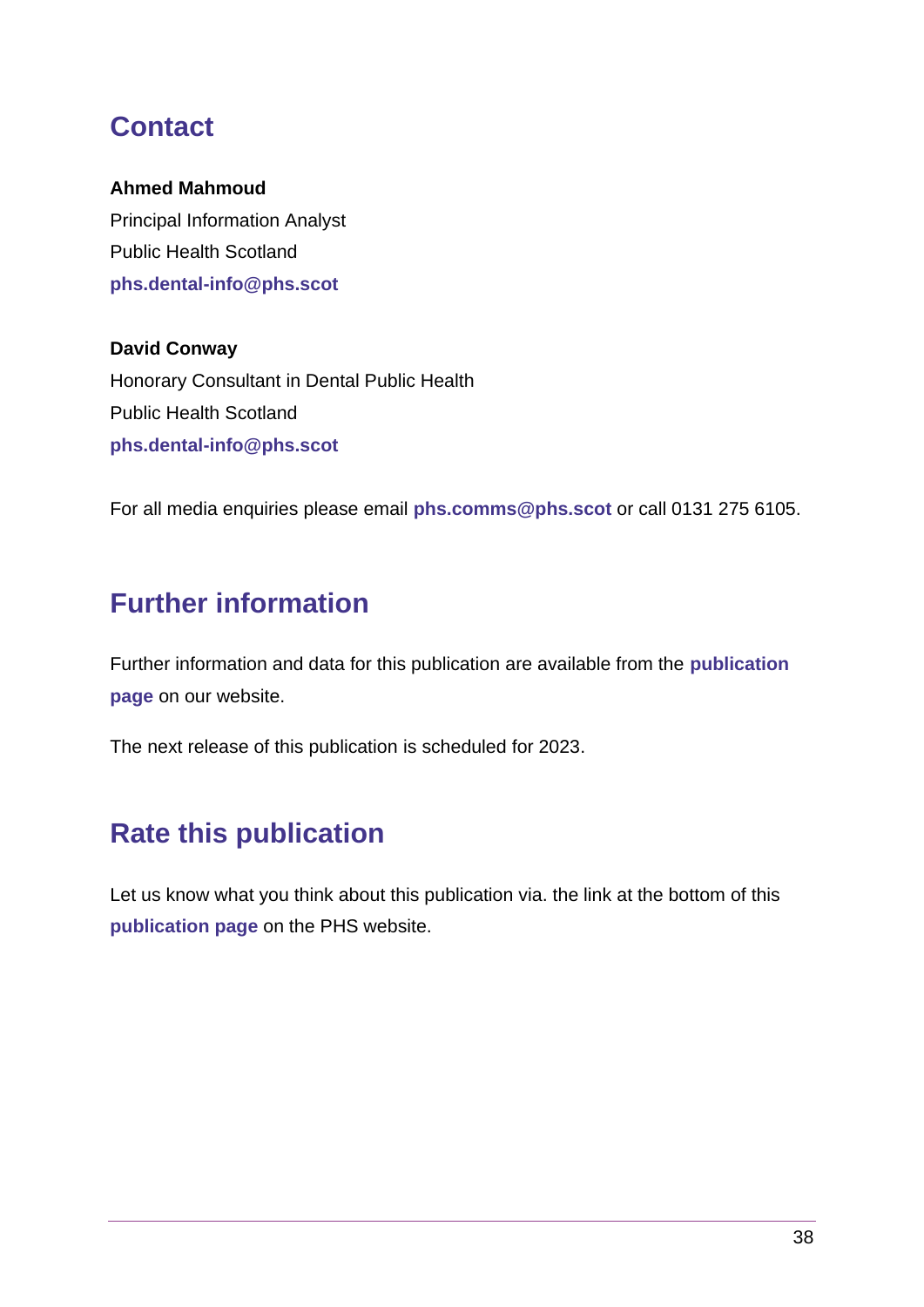# <span id="page-39-0"></span>**Appendices**

## <span id="page-39-1"></span>**Appendix 1 – Methodology**

#### **Data Extraction**

Data are extracted from MIDAS. Claim forms are submitted by dentists after the completion of a course of treatment (but must be received by **[Practitioner Services](https://www.nss.nhs.scot/departments/practitioner-services/)  [Division](https://www.nss.nhs.scot/departments/practitioner-services/)** (PSD; now part of Practitioner & Counter Fraud Services) within three months of the completion date of treatment). As a result, dental activity may take several months to be included in MIDAS.

#### **Missing/Invalid Postcodes**

If a patient's postcode is missing or invalid, these cannot be matched to a SIMD quintile. Similarly, a number of postcodes do not have full deprivation information attached to them. This can be the case if the postcode has been deleted or is a large user postcode (allocated to single addresses receiving at least 500 mail items per day (e.g. business addresses)).

When analysing Scotland level data, patients with postcodes where deprivation information is unknown are **included**. However, these are **omitted** from the SIMD level figures presented within the main body of the publication and footnoted accordingly.

As a result, care should be taken when interpreting SIMD data. These may by undercounted as data for missing or invalid postcodes cannot be distributed across the relevant SIMD categories.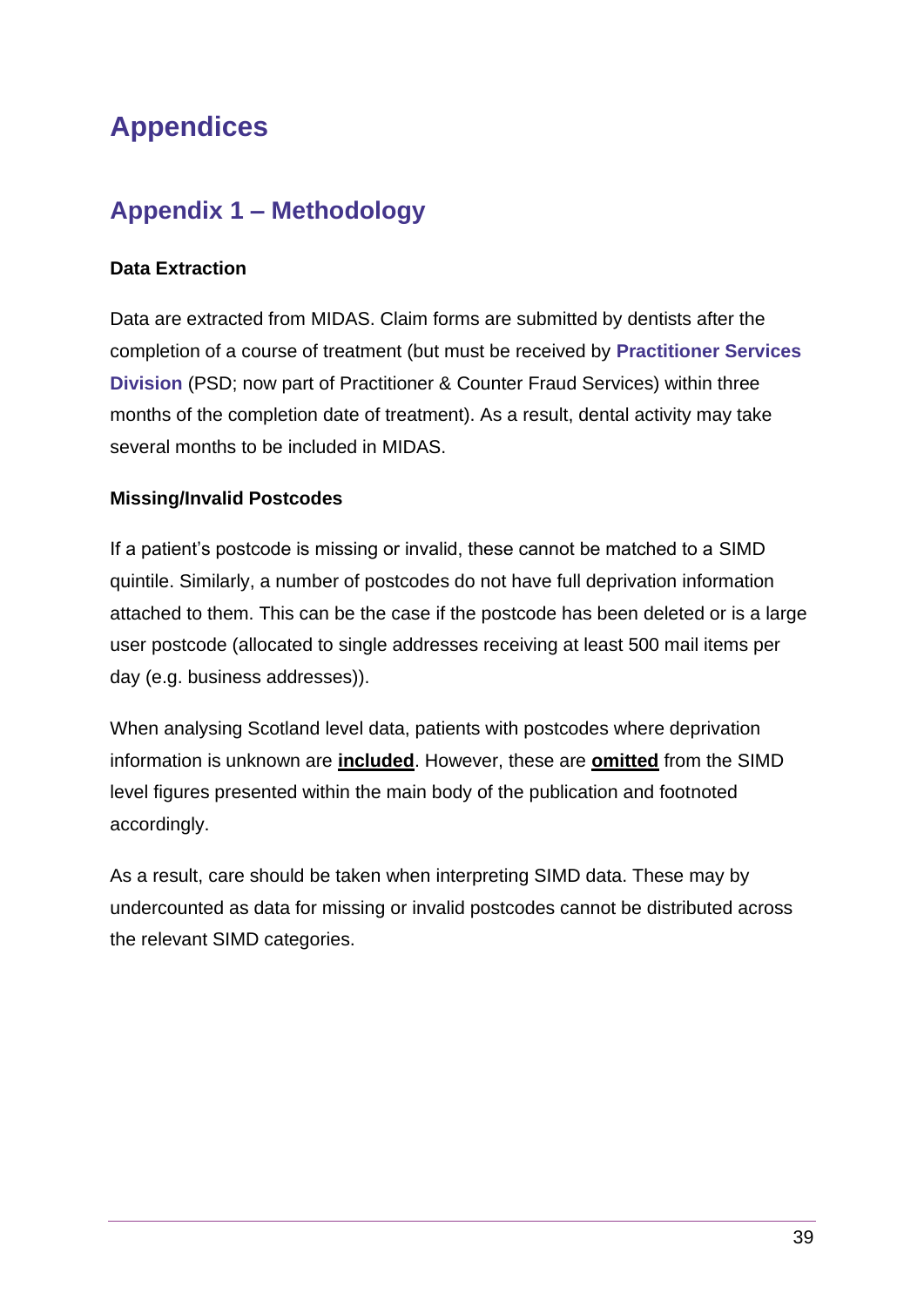# <span id="page-40-0"></span>**Appendix 2 – Population Estimates**

All rates in this release are based on the 2020 population mid-year population estimates as these were the most recently available at the time of publication.

Population estimates should be treated with caution as there are potential issues that may arise when using the estimates as denominators, including short term migrants who had not been accounted for in the estimated population may be treated by an NHS dentist and therefore counted in the numerator.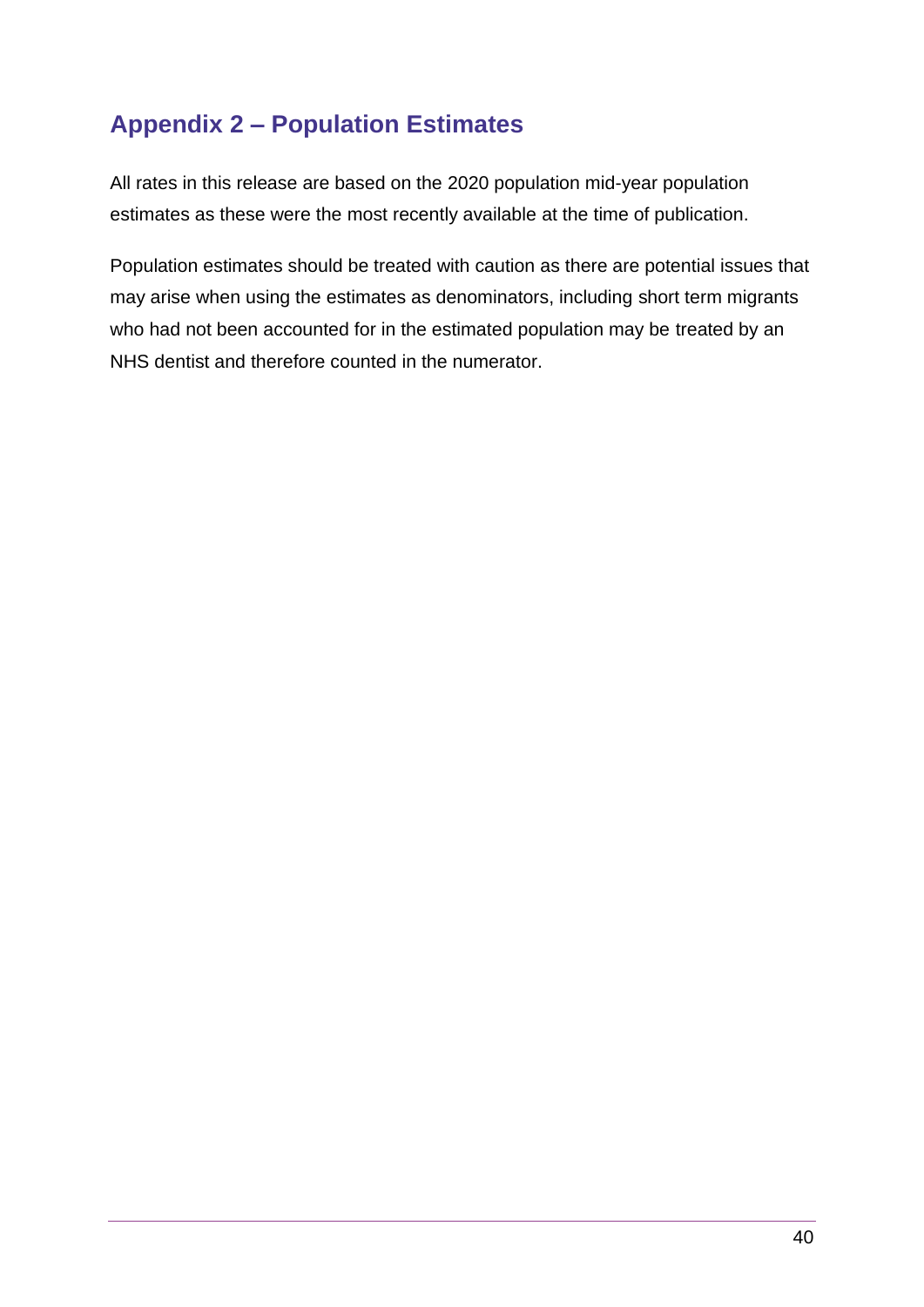## <span id="page-41-0"></span>**Appendix 3 – Publication metadata**

#### **Publication title**

The impact of COVID-19 on NHS dental services and oral health in Scotland: Annual Report

#### **Description**

This release provides information on NHS dental activity between January 2019 and February 2022

#### **Theme**

Dental health care

**Topic** Dental health care

**Format** Excel workbooks

#### **Data source(s)**

MIDAS, NRS, SMR01, SMR00, NHS24, Childsmile Programme, Caring for Smiles Programme

**Date that data are acquired**

March 2022

### **Release date**

26 April 2022

#### **Frequency**

Annual

#### **Timeframe of data and timeliness**

The latest data is from February 2022, therefore two months in arrears.

#### **Continuity of data**

Annual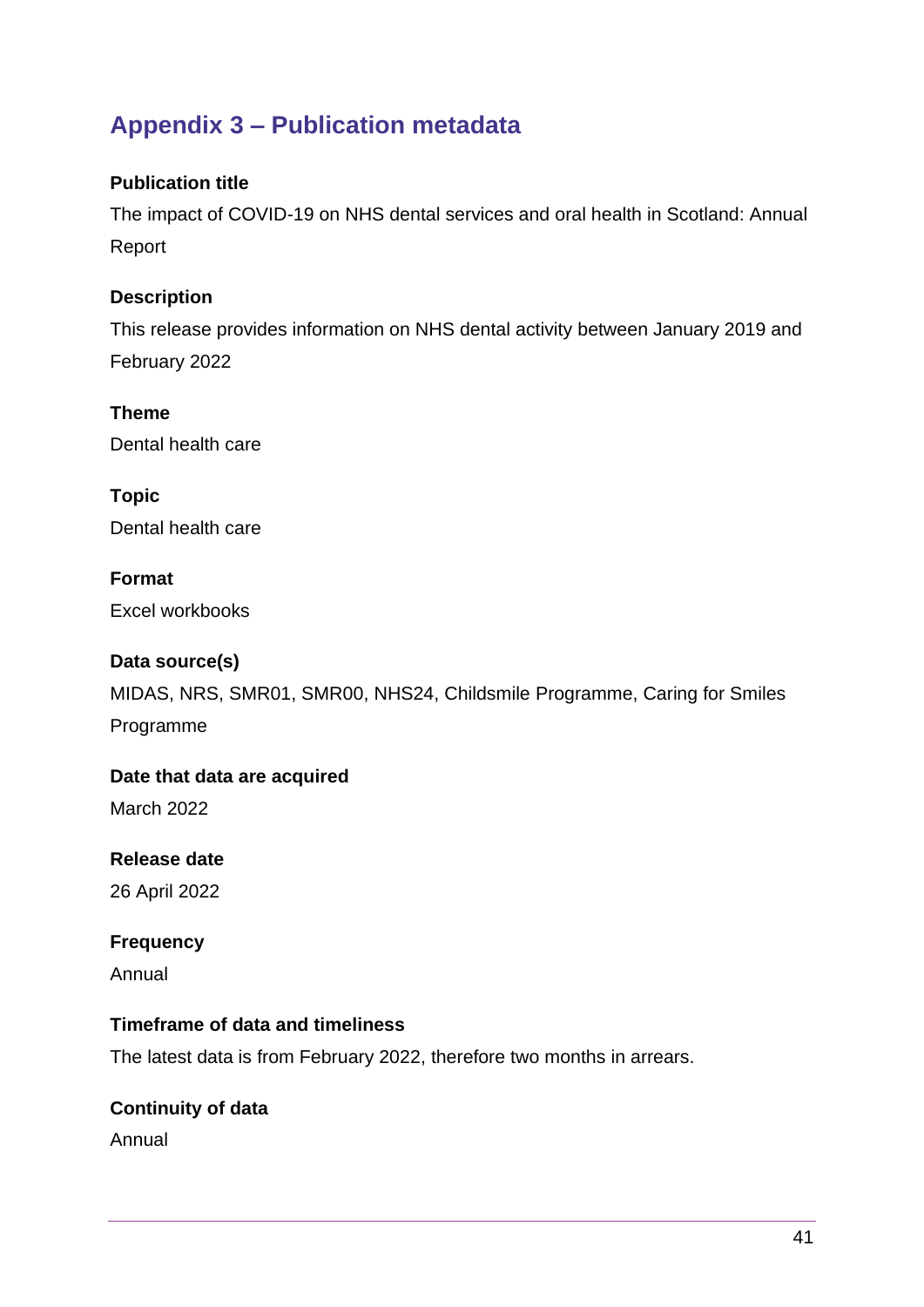#### **Revisions statement**

n/a

**Revisions relevant to this publication** n/a

### **Concepts and definitions Methods:**

Calculated Median, Slope Inequality Index, Relative Inequality Index – see glossary for definitions

#### **Relevance and key uses of the statistics**

A Management Information release for Scotland

#### **Accuracy**

[Insert details about the accuracy of these statistics]

#### **Completeness**

[Insert details about the completeness of these statistics]

#### **Comparability**

[Insert details about how these statistics can be compared]

#### **Accessibility**

It is the policy of Public Health Scotland to make its web sites and products accessible according to published guidelines. More information on accessibility can be found on the **[PHS website](https://publichealthscotland.scot/accessibility/)**.

#### **Coherence and clarity**

[Insert details about how the coherence and clarity of this publication]

#### **Value type and unit of measurement**

[Insert details about the value types and unit of measurement used within this publication]

#### **Disclosure**

[Insert details about disclosure levels of risk in relation to this publication]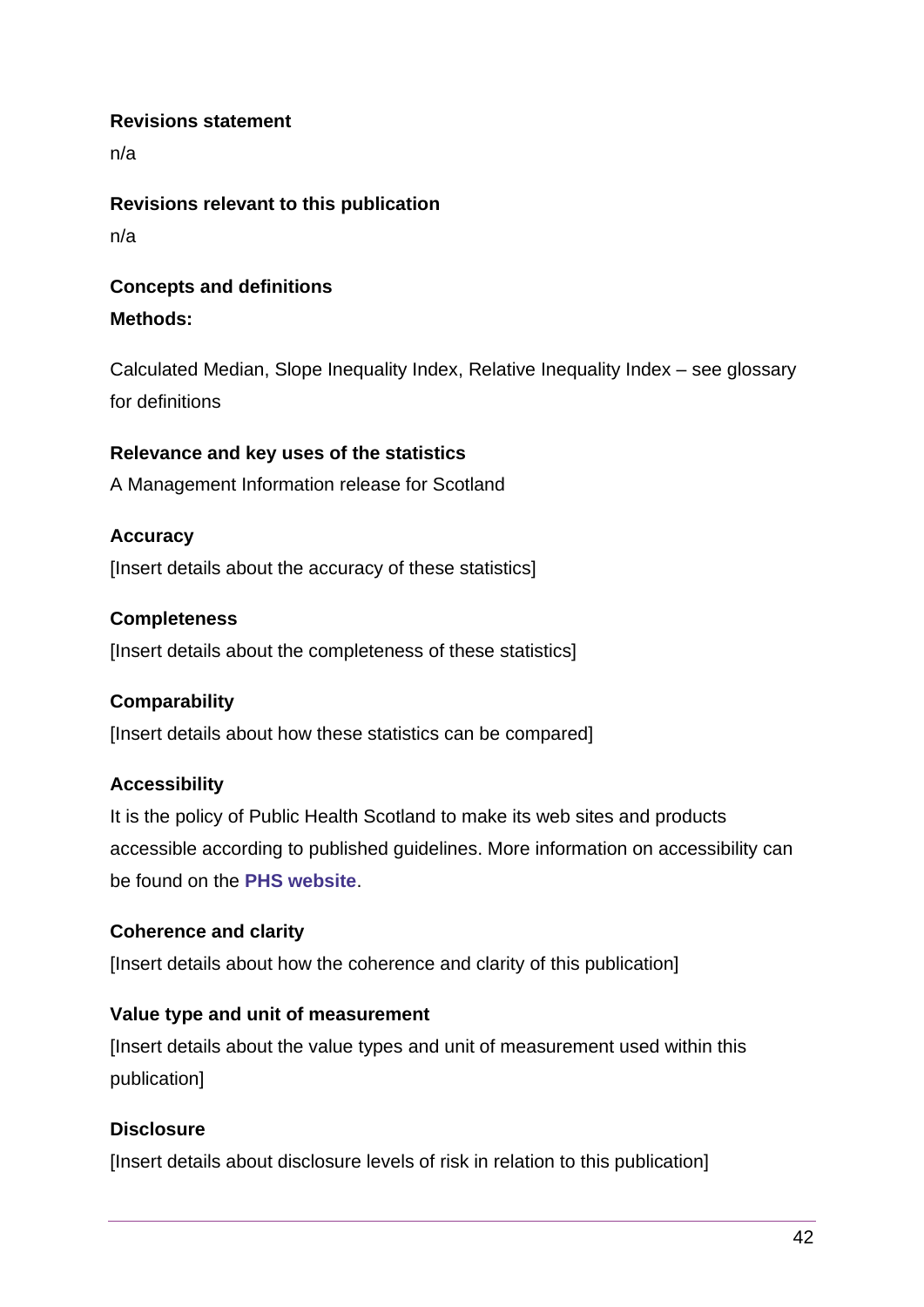#### **Official Statistics designation**

Management Statistics

**UK Statistics Authority Assessment**

n/a

**Last published**

n/a

**Next published** April 2023

**Date of first publication** 26 April 2022

**Help email [phs.dental-info@phs.scot](mailto:phs.dental-info@phs.scot)**

**Date form completed** 07 April 2022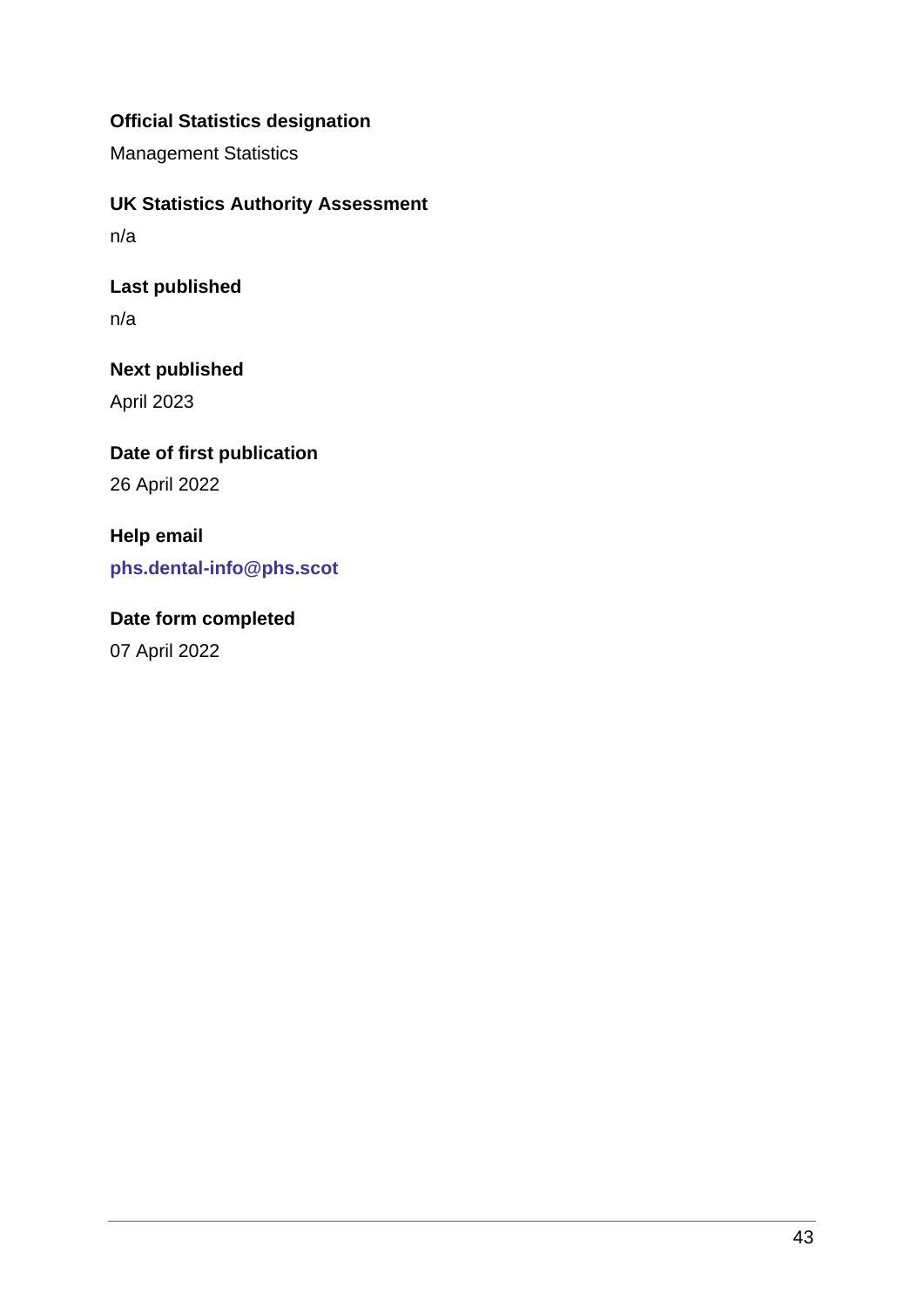# <span id="page-44-0"></span>**Appendix 4 – Early access details**

#### **Pre-Release Access**

Under terms of the "Pre-Release Access to Official Statistics (Scotland) Order 2008", PHS is obliged to publish information on those receiving Pre-Release Access ("Pre-Release Access" refers to statistics in their final form prior to publication). The standard maximum Pre-Release Access is five working days. Shown below are details of those receiving standard Pre-Release Access.

Jennifer Rodgers (NHS Forth Valley) **[jennifer.rodgers@nhs.scot](mailto:jennifer.rodgers@nhs.scot)**

Gill Sinclair (NHS 24) **[gill.sinclair@nhs24.scot.nhs.uk](mailto:gill.sinclair@nhs24.scot.nhs.uk)**

#### **Standard Pre-Release Access:**

Scottish Government Health Department

NHS Board Chief Executives

NHS Board Communication leads

#### **Early Access for Management Information**

These statistics will also have been made available to those who needed access to 'management information', ie as part of the delivery of health and care:

#### **Early Access for Quality Assurance**

These statistics will also have been made available to those who needed access to help quality assure the publication: